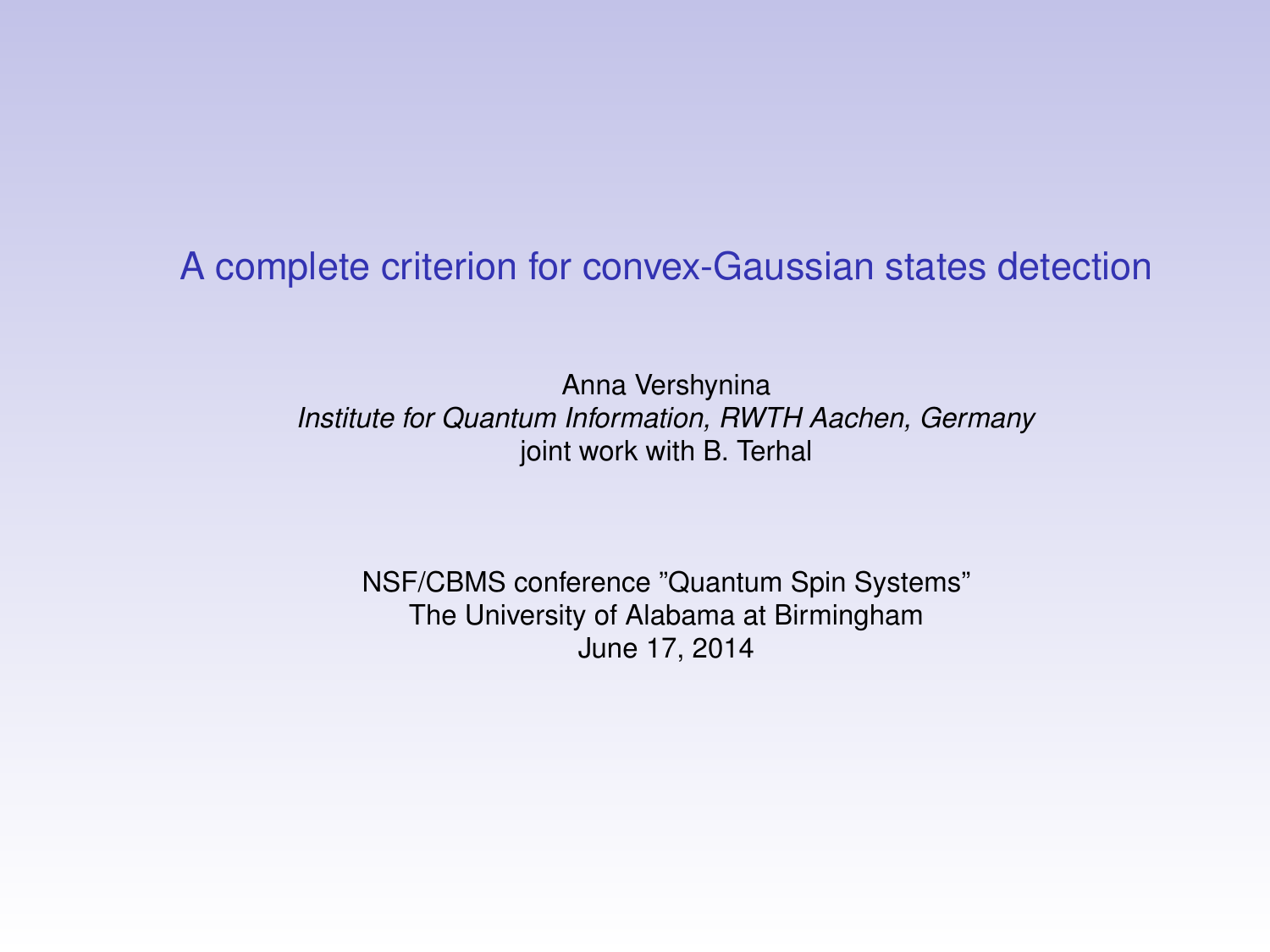# Outline of the talk

- Introduction
- **•** Fermionic Gaussian states
- **•** Gaussian-symmetric states
- A complete criterion for detection of convex-Gaussian states
- Work in progress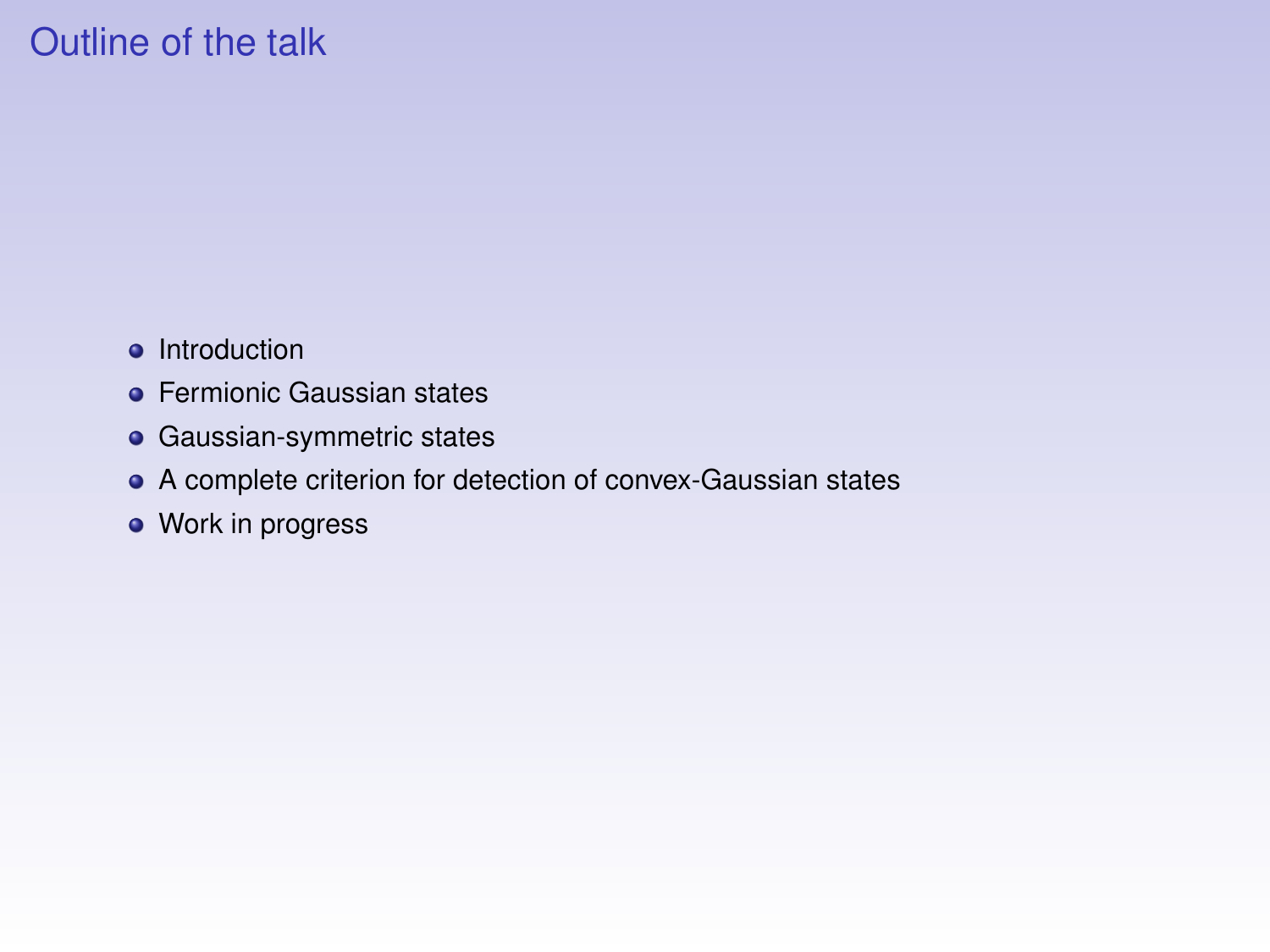## Introduction

Given  $m$  Dirac fermions created by the operator  $a_j^*, j = 1,..,m$ , with CAR

$$
\{a_j,a_k^*\}=\delta_{jk} \text{ and } \{a_j,a_k\}=0,
$$

2*m* **Majorana fermions** are defined as

$$
c_{2k-1} = a_k + a_k^* \text{ and } c_{2k} = i(a_k^* - a_k).
$$

They satisfy

$$
c_k = c_k^*, \text{ and } c_k^2 = 1
$$
  

$$
c_k c_j = -c_j c_k.
$$

Majorana operators form an algebra  $\mathcal{C}_{2m}$  with relations  $\{\pmb{c}_j,\pmb{c}_k\}=2\delta_{jk}.$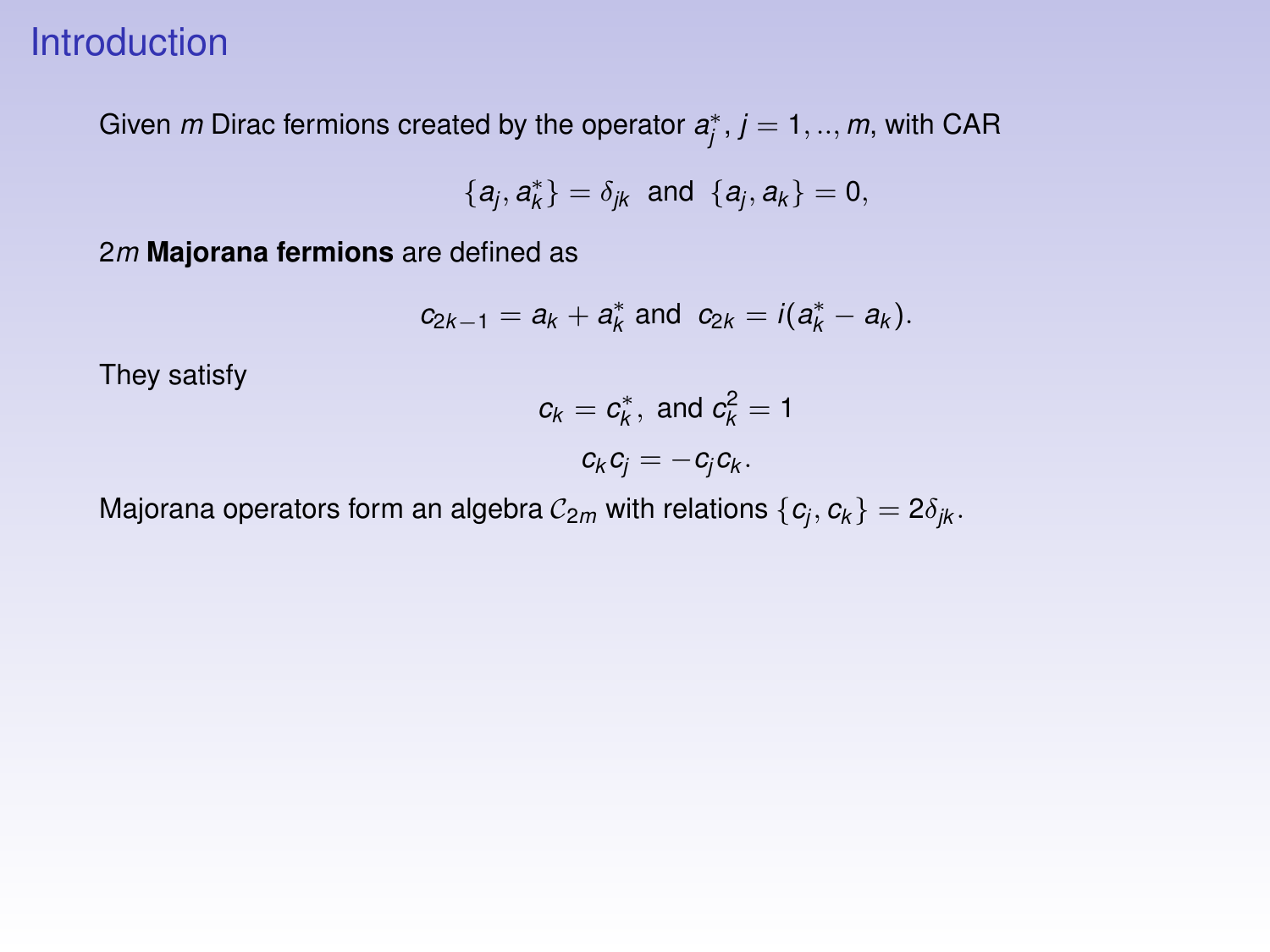### **Introduction**

Given  $m$  Dirac fermions created by the operator  $a^*_j$  ,  $j=1,..,m$ , with CAR

$$
\{a_j,a_k^*\}=\delta_{jk} \text{ and } \{a_j,a_k\}=0,
$$

2*m* **Majorana fermions** are defined as

$$
c_{2k-1} = a_k + a_k^*
$$
 and  $c_{2k} = i(a_k^* - a_k)$ .

They satisfy

$$
c_k = c_k^*, \text{ and } c_k^2 = 1
$$
  

$$
c_k c_j = -c_j c_k.
$$

Majorana operators form an algebra  $\mathcal{C}_{2m}$  with relations  $\{\pmb{c}_j,\pmb{c}_k\}=2\delta_{jk}.$ The number operator

$$
n_k=a_k^*a_k
$$

has eigenvalues either 0 or 1. The fermion parity operator

$$
P_k=I-2n_k=(-1)^{n_k}I
$$

has eigenvalue +1 if the number of fermions is even and −1 if it is odd. In terms of Majorana operators

$$
P_k=-ic_{2k-1}c_{2k}.
$$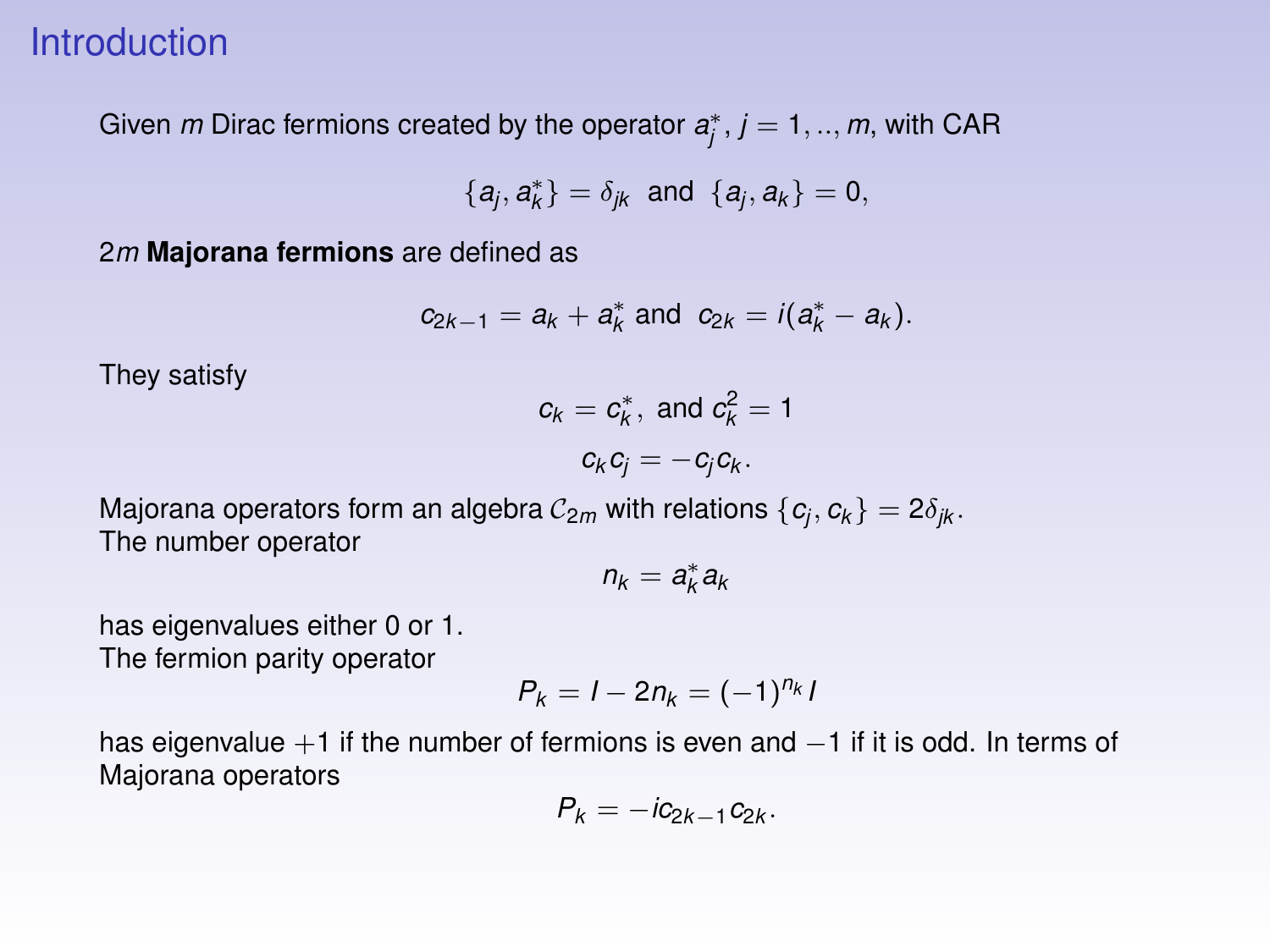The total fermion parity operator is

$$
P_{all}=\prod_k P_k=i^m c_1c_2...c_{2m}.
$$

Any even pure state  $|\psi\rangle \langle \psi|$  is the eigenstate of  $P_{all}$ , i.e.  $P_{all} |\psi\rangle \langle \psi| = \pm |\psi\rangle \langle \psi|$  the eigenvalues depend on whether the parity of the number of fermions in  $|\psi\rangle$  is even or odd.

A Hermitian operator *X* is called **even** if it has the form

$$
X = \alpha_0 I + \sum_{k=1}^m (i)^k \sum_{1 \leq j_1 < \ldots < j_{2k} \leq 2m} \alpha_{j_1, \ldots, j_{2k}} c_{j_1} \ldots c_{j_{2k}},
$$

where  $\alpha_0, \alpha_{j_1, \ldots, j_{2k}}$  are real. Any even operator commutes with  $P_{all}$ ,  $[X, P_{all}] = 0$ .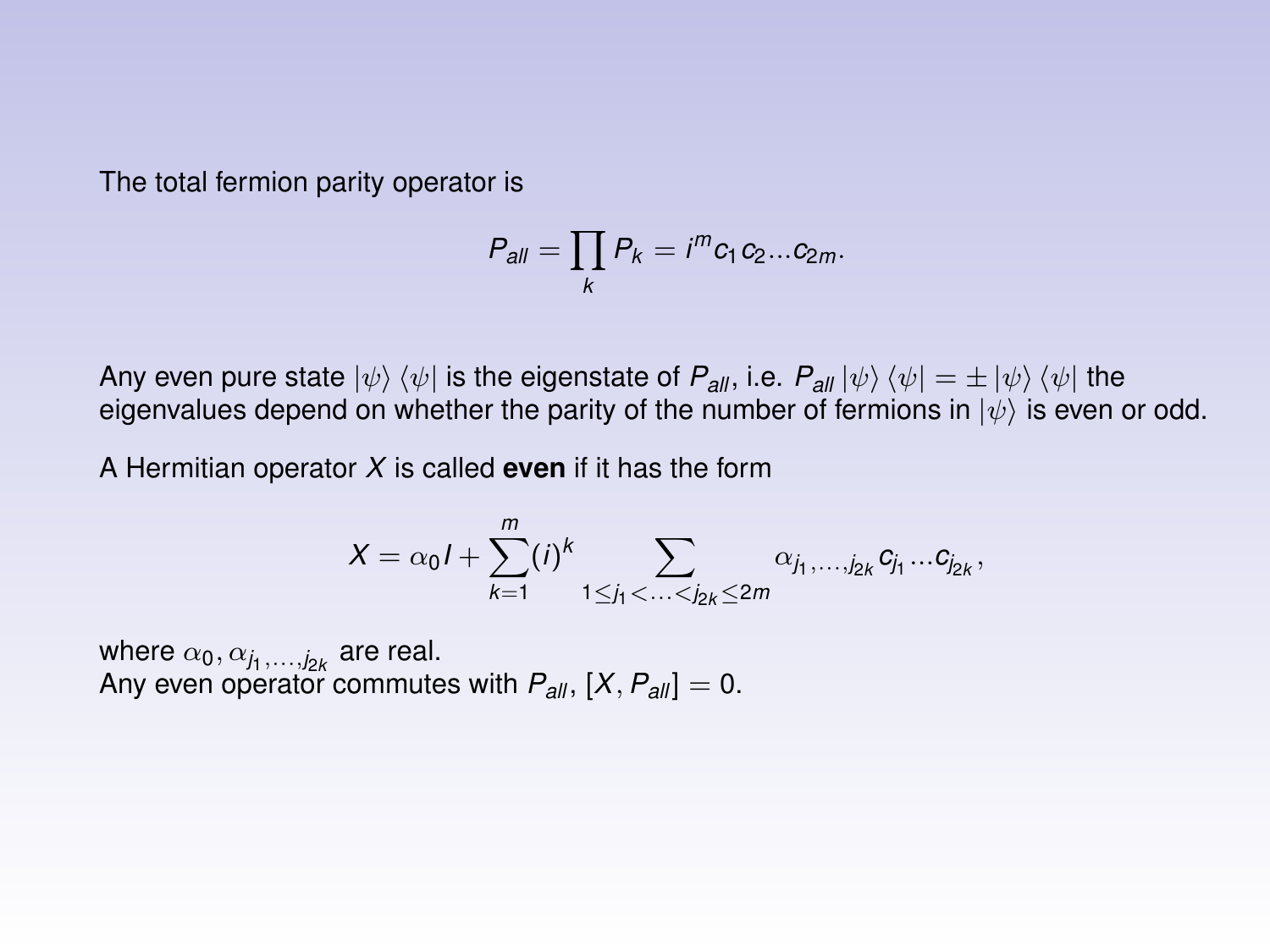## Fermionic Gaussian states

**Fermionic Gaussian state** is defined as

$$
\rho = \gamma \exp\{-i \sum_{i \neq j} A_{ij} c_i c_j\}
$$

where  $\gamma$  is a normalization and  $(A_{ii})$  is a real anti-symmetric matrix. Block-diagonalizing A we can re-express  $\rho$  is standard form

$$
\rho=\frac{1}{2^m}\prod_{k=1}^m(I+i\lambda_k\tilde{c}_{2k-1}\tilde{c}_{2k}),
$$

where  $\tilde{c} = R^T c$  with *R* block-diagonalization of *A*. Here  $\lambda \in [-1, 1]$ . For Gaussian pure states  $\lambda \in \{-1, 1\}$ .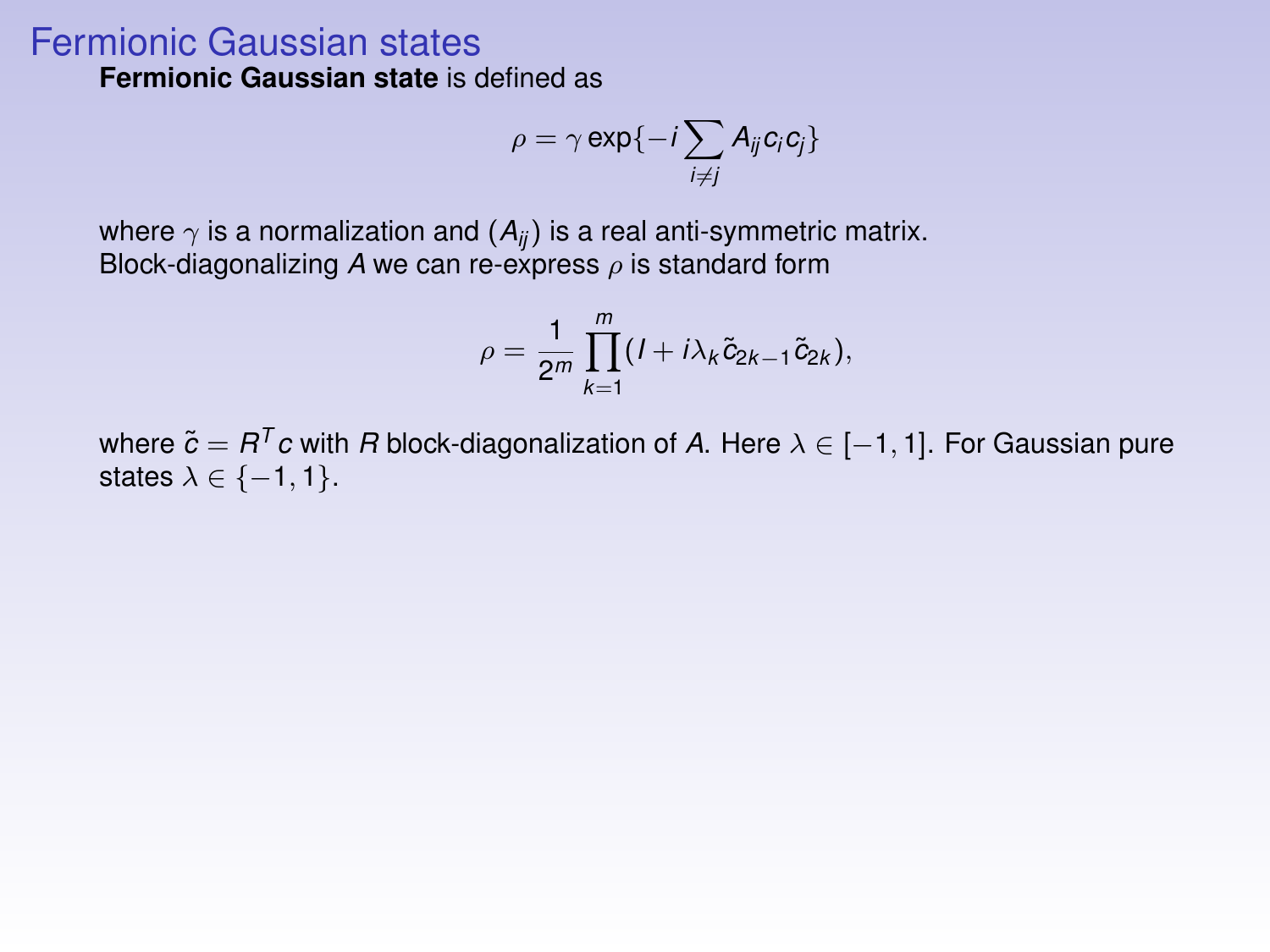### Fermionic Gaussian states

**Fermionic Gaussian state** is defined as

$$
\rho = \gamma \exp\{-i \sum_{i \neq j} A_{ij} c_i c_j\}
$$

where  $\gamma$  is a normalization and  $(A_{ii})$  is a real anti-symmetric matrix. Block-diagonalizing  $A$  we can re-express  $\rho$  is standard form

$$
\rho=\frac{1}{2^m}\prod_{k=1}^m(I+i\lambda_k\tilde{c}_{2k-1}\tilde{c}_{2k}),
$$

where  $\tilde{c} = R^T c$  with *R* block-diagonalization of *A*. Here  $\lambda \in [-1, 1]$ . For Gaussian pure states  $\lambda \in \{-1, 1\}$ .

Check:  $\rho$  is a pure state iff  $\rho^2 = \rho$ . So

$$
\rho^2 = \frac{1}{2^{2m}} \prod_{k=1}^m (I + i\lambda_k \tilde{c}_{2k-1} \tilde{c}_{2k})^2
$$
  
= 
$$
\frac{1}{2^{2m}} \prod_{k=1}^m (I + \lambda_k^2 I + 2i\lambda_k \tilde{c}_{2k-1} \tilde{c}_{2k})
$$
  
= 
$$
\frac{1}{2^m} \prod_{k=1}^m \left( \frac{1 + \lambda^2}{2} I + i\lambda_k \tilde{c}_{2k-1} \tilde{c}_{2k} \right)
$$

.

Therefore  $\rho^2 = \rho$  iff  $\lambda_k^2 = 1$ .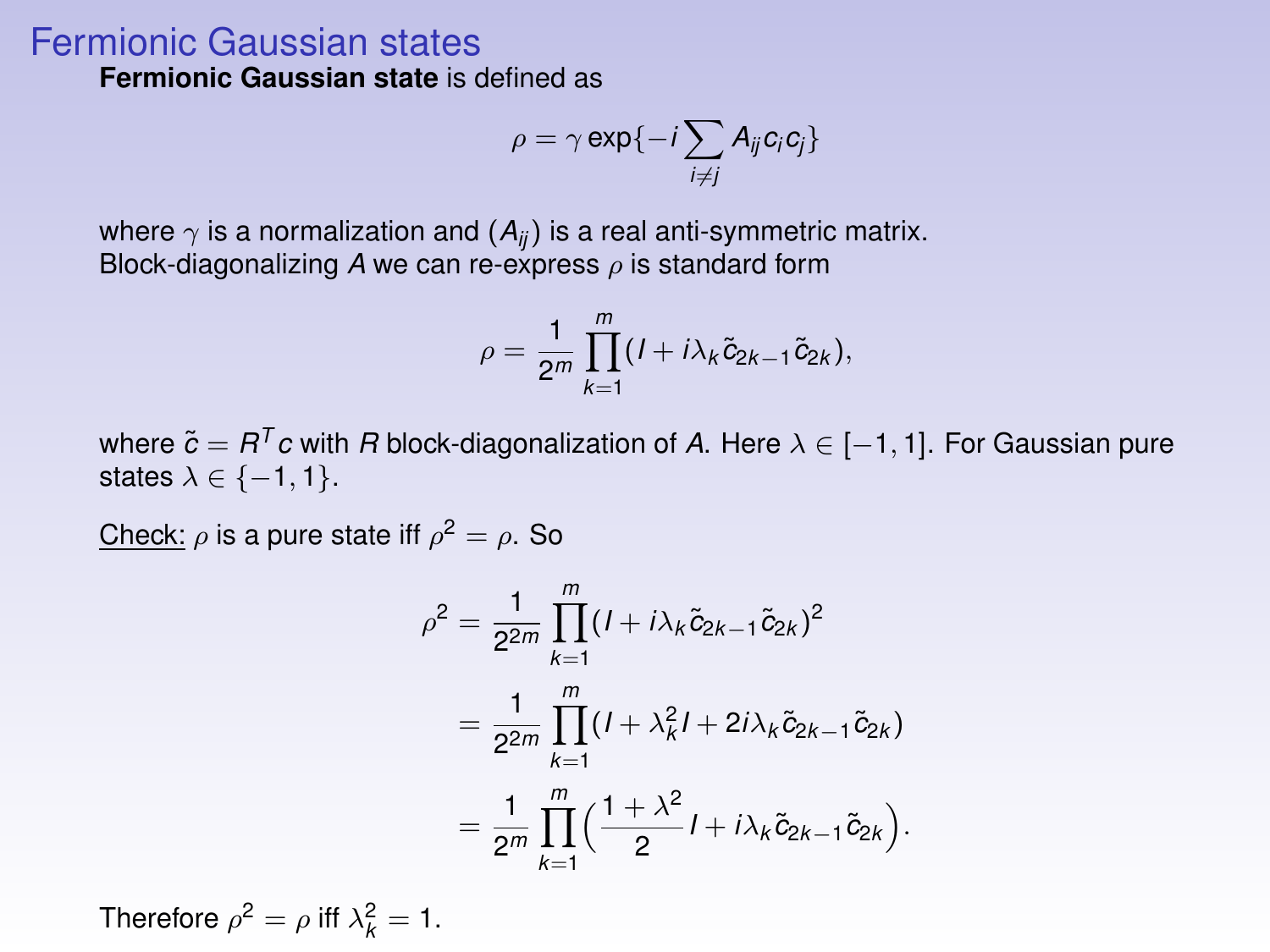Given a state  $\rho \in C_{2m}$ , the correlation matrix *M* is

$$
M_{ab} = \frac{i}{2} \text{Tr}(\rho[c_a, c_b]), \text{ with } a, b = 1, ..., 2m.
$$

For  $a = b$ , we have  $M_{aa} = 0$  and for  $a \neq b$ , we have  $M_{ab} = \frac{i}{2} \text{Tr}(\rho c_a c_b - \rho c_b c_a) = i \text{Tr}(\rho c_a c_b)$ . Note that  $M_{ab} = -M_{ba}$ .

It can be block-diagonalized by  $R \in SO(2m)$ 

$$
M = R \bigoplus_{j=1}^m \left( \begin{array}{cc} 0 & \lambda_j \\ -\lambda_j & 0 \end{array} \right) R^T.
$$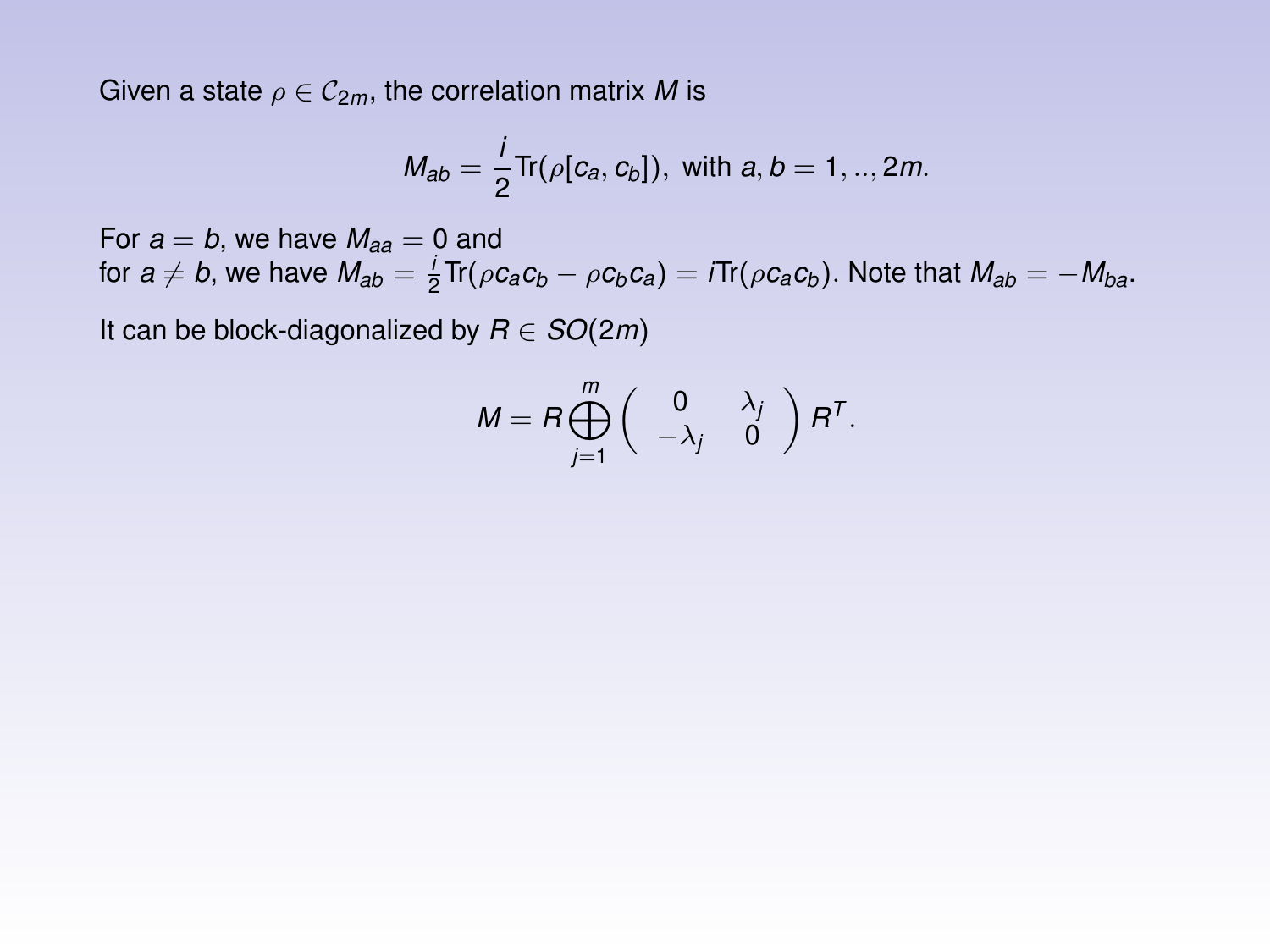Given a state  $\rho \in \mathcal{C}_{2m}$ , the correlation matrix M is

$$
M_{ab} = \frac{i}{2} \text{Tr}(\rho[c_a, c_b]), \text{ with } a, b = 1, ..., 2m.
$$

For  $a = b$ , we have  $M_{aa} = 0$  and for  $a \neq b$ , we have  $M_{ab} = \frac{i}{2} \text{Tr}(\rho c_a c_b - \rho c_b c_a) = i \text{Tr}(\rho c_a c_b)$ . Note that  $M_{ab} = -M_{ba}$ .

It can be block-diagonalized by  $R \in SO(2m)$ 

$$
M = R \bigoplus_{j=1}^m \left( \begin{array}{cc} 0 & \lambda_j \\ -\lambda_j & 0 \end{array} \right) R^T.
$$

Fermionic linear optics (FLO) transformation maps Gaussian states into Gaussian states

$$
Uc_iU^*=\sum_j R_{ij}c_j
$$

with  $R \in SO(2m)$ . The total fermionic parity operator is invariant under FLO

$$
UP_{all}=P_{all}U.
$$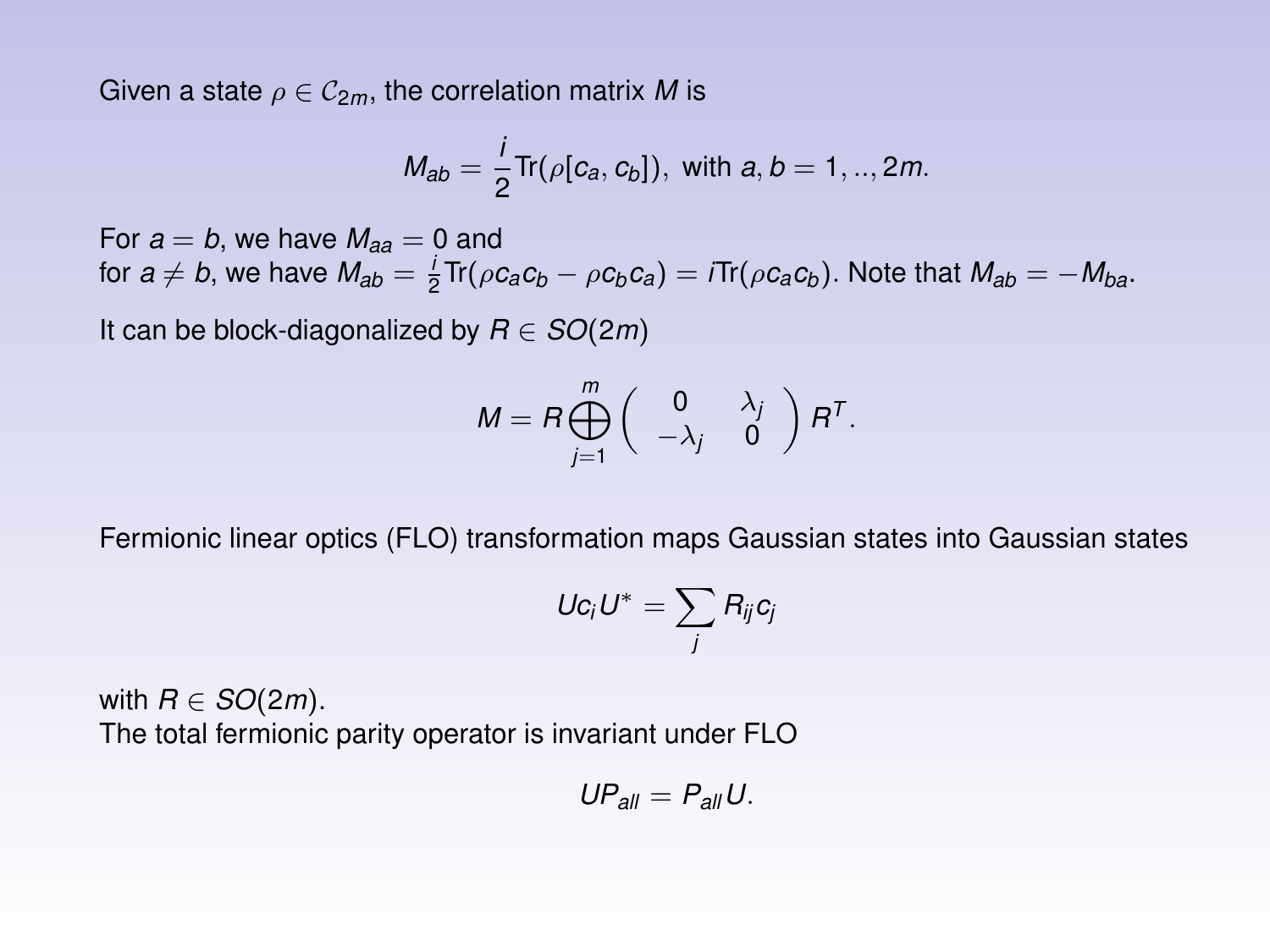#### Lemma

*[\[1\]](#page-40-0) (de Melo, Cwikli ´ nski, Terhal). ´ The correlation matrix M of any even density state*  $\rho \in C_{2m}$  *has eigenvalues*  $\pm i\lambda_k$ , with  $\lambda_k \in [-1, 1]$ ,  $k = 1, ..., m$ . Moreover  $M^T M \leq 1$  with equality iff  $\rho$  is a Gaussian pure state.

**Dephasing procedure.** Define the FLO transformation  $U_k$ ,  $k = 1, ..., m$  as

$$
U_{k}c_{2k}U_{k}^{*}=-c_{2k}, U_{k}c_{2k-1}U^{*}=-c_{2k-1}, U_{k}c_{i}U_{k}^{*}=c_{i} \forall i \neq 2k-1, 2k.
$$

It leaves the correlation matrix of  $\rho$  invariant. With  $\rho_0 = \rho$ , let

$$
\rho_k = \frac{1}{2}(\rho_{k-1} + U_k \rho_{k-1} U_k^*).
$$

After *m* steps, we get

$$
\rho_m = \sum_k p_k \ket{\psi_k} \bra{\psi_k}
$$

where each  $|\psi_k\rangle\langle\psi_k|=\frac{1}{2^m}\prod_{j=1}^m(I+i\beta_{kj}c_{2j-1}c_{2j})$  is a Gaussian state, i.e.  $\beta_{kj}=\pm1.$  It is an eigenvector to all  $ic_{2j-1}c_{2j}, j=1,..,m,$  since  $ic_{2j-1}c_{2j}\ket{\psi_k}\bra{\psi_k}=\beta_{kj}\ket{\psi_k}\bra{\psi_k}.$ The correlation matrix of ρ*<sup>m</sup>* is

$$
M_{\rho_m} = R \bigoplus_{j=1}^m \left( \begin{array}{cc} 0 & \sum_k p_k \beta_{jk} \\ -\sum_k p_k \beta_{jk} & 0 \end{array} \right) R^T.
$$

Therefore  $M_{\rho_m}^{\mathcal{T}} M_{\rho_m} = I$  iff  $\rho_m$  is pure Gaussian. Since  $M_{\rho_m}=M_\rho,$   $\rho$  is pure Gaussian.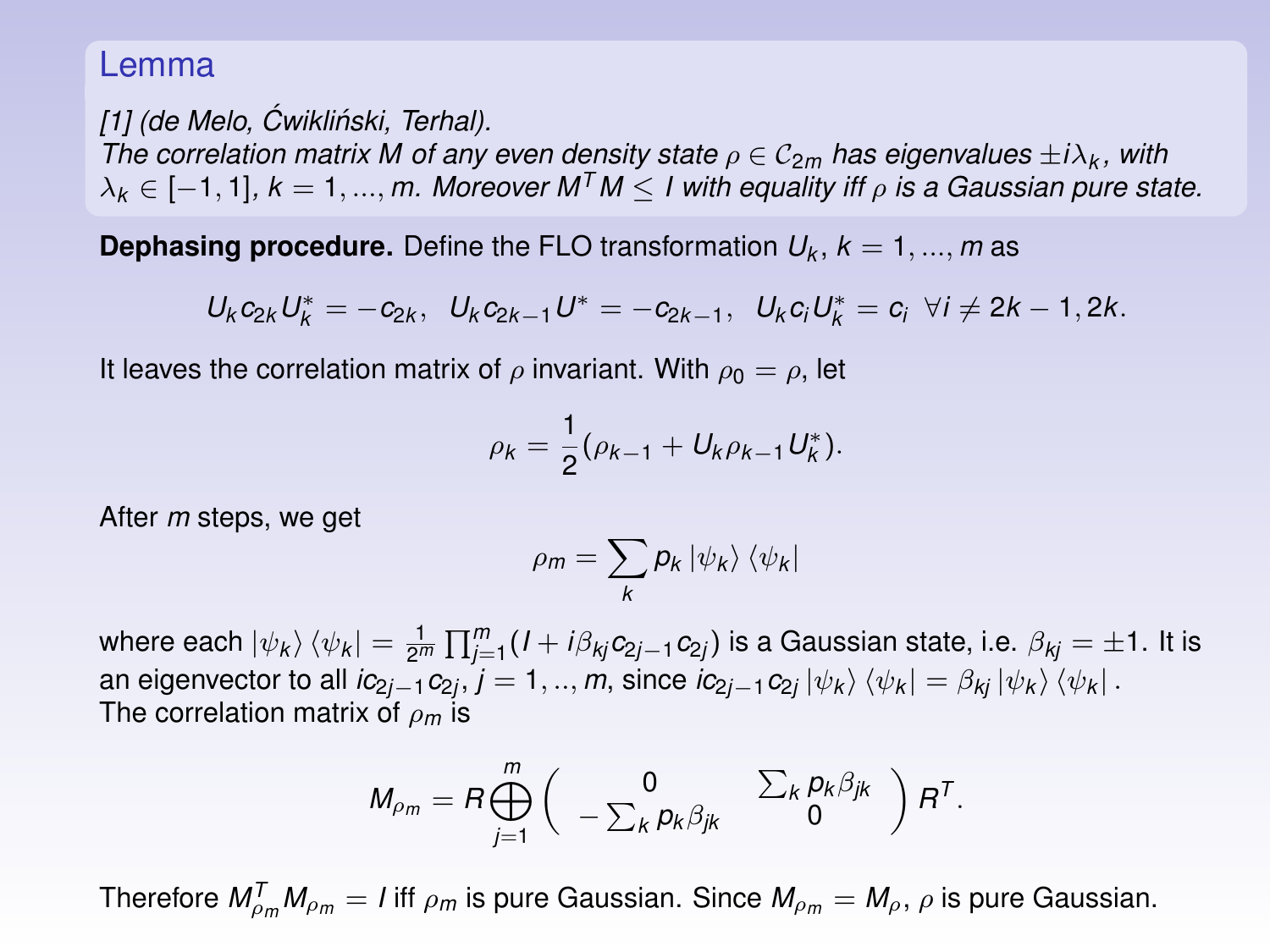## Proposition

[\[1\]](#page-40-0) Any even pure state  $|\psi\rangle \langle \psi| \in C_{2m}$  for  $m = 1, 2, 3$  is Gaussian.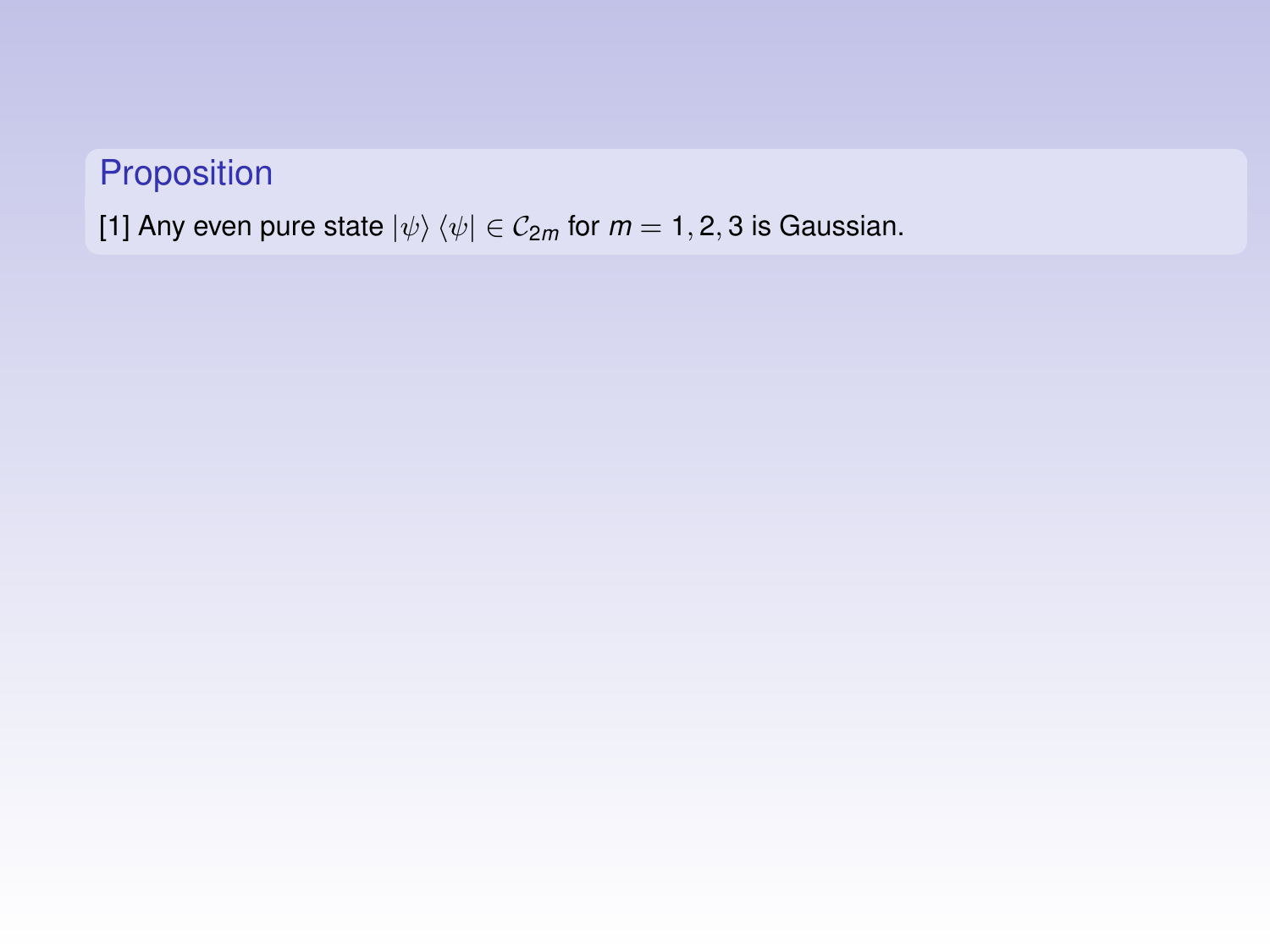### **Proposition**

[\[1\]](#page-40-0) Any even pure state  $|\psi\rangle \langle \psi| \in C_{2m}$  for  $m = 1, 2, 3$  is Gaussian.

### Proof.

For  $m = 1$ , a state can be written as  $\rho = \ket{\psi} \bra{\psi} = \alpha I + \beta c_1 c_2$ . Since Tr $\rho = 1$ , we get  $\alpha = 1/2$ . From  $\rho^2 = \rho$  we get  $(\alpha^2 - \beta^2)I + 2\alpha\beta c_1c_2 = \alpha I + \beta c_1c_2$ . So  $\beta = i/2$ . So  $\ket{\psi}\bra{\psi}$ is Gaussian.

For *m* = 2, block-diagonalize the correlation matrix. Then any state can be written as  $ρ = |ψ⟩(ψ| = αI + ∑<sup>2</sup><sub>K=1</sub> β<sub>k</sub>c<sub>2k−1</sub>c<sub>2k</sub> + P<sub>all</sub>$ . Apply dephasing procedure:  $ρ<sub>2</sub> = ρ$ . Since  $ρ<sub>2</sub>$ is a convex mixture of pure Gaussian states,  $\rho = \ket{\psi} \bra{\psi}$  is Gaussian.

For  $m = 3$ , after block-diagonalization,  $\ket{\psi}\bra{\psi}=\alpha I+\beta P_{\sf all}+\sum_{k}\gamma_{k}c_{2k-1}c_{2k}+\sum_{i< j< k< l}\eta_{ijkl}c_{i}c_{j}c_{k}c_{l}.$  Note that  $P_{all} |\psi\rangle \langle \psi| = \pm |\psi\rangle \langle \psi|$  for even pure states. Apply dephasing procedure:  $\rho_3 = \rho$  is a convex mixture of pure Gaussian states. So  $|\psi\rangle\langle\psi|$  is Gaussian. П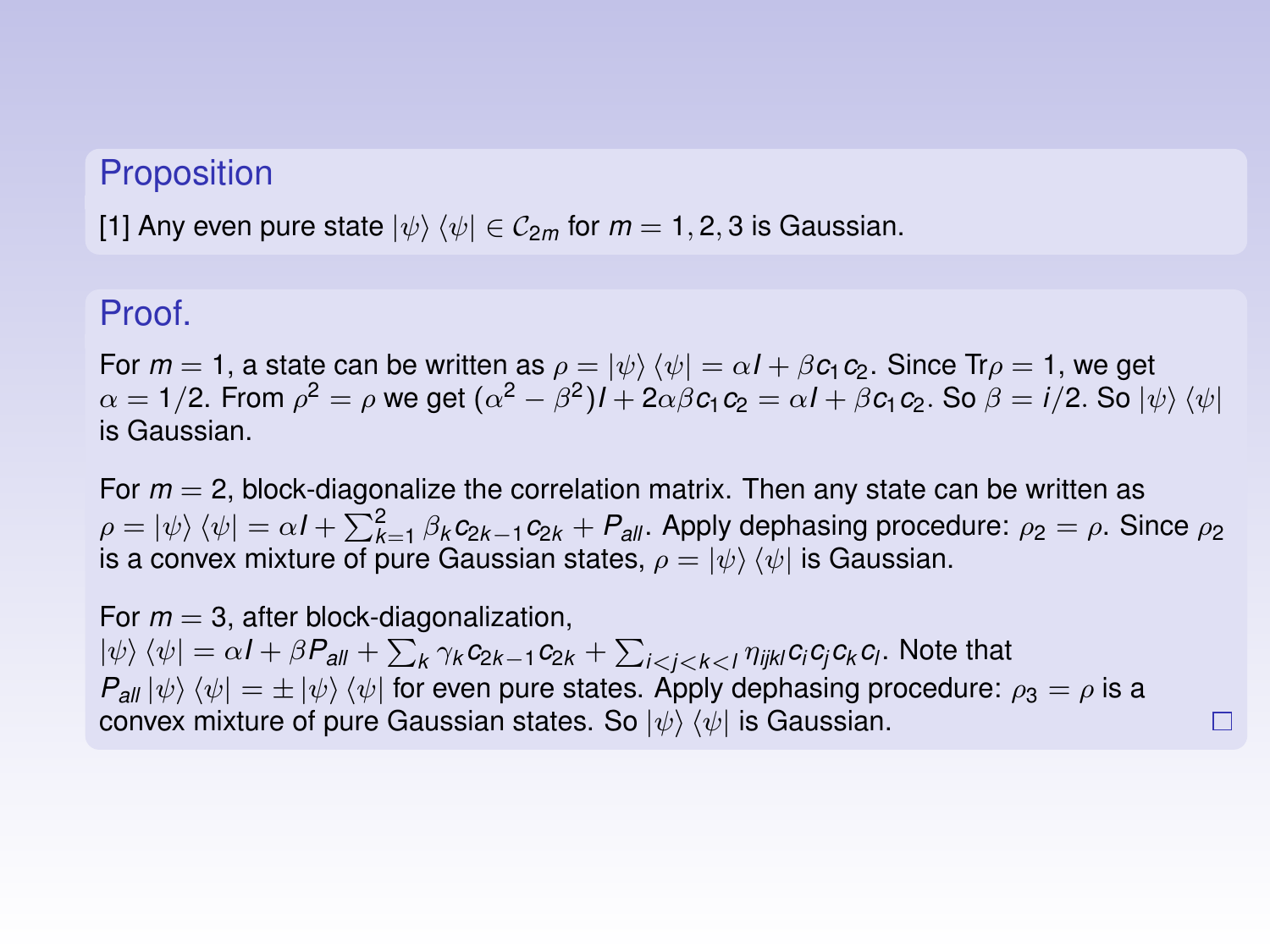#### A **convex-Gaussian** state is

$$
\rho=\sum_i p_i\sigma_i,
$$

where  $\sigma_i$  are pure Gaussian states,  $\rho_i \geq 0$  and  $\sum_i \rho_i = 1.$ 

### Proposition

[\[1\]](#page-40-0) For any even state  $\rho \in \mathcal{C}_{2m}$  there exists  $\epsilon > 0$  such that  $\rho_\epsilon = \epsilon \rho + (1-\epsilon)l/2^m$  is convex-Gaussian.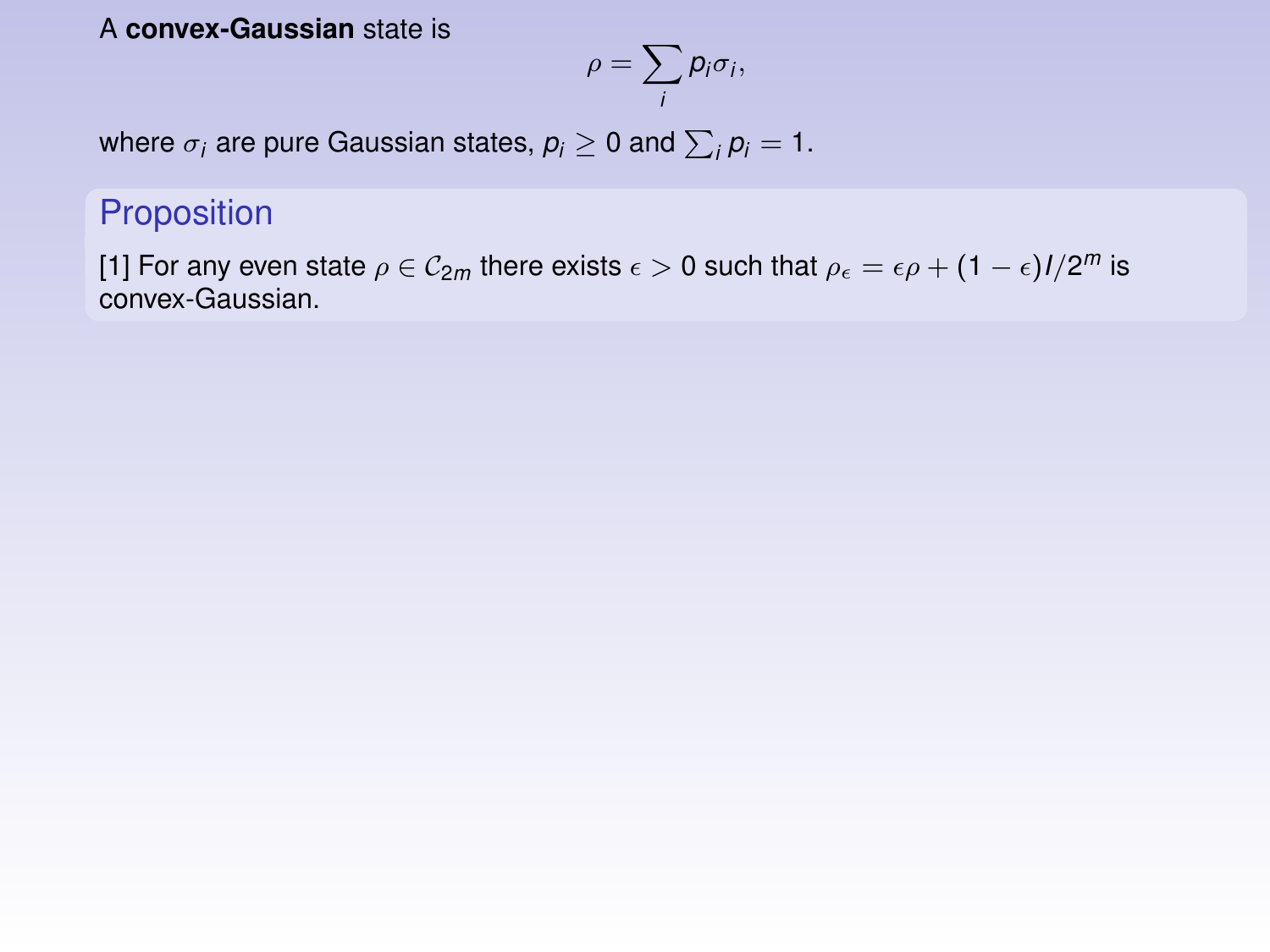#### A **convex-Gaussian** state is

$$
\rho=\sum_i p_i\sigma_i,
$$

where  $\sigma_i$  are pure Gaussian states,  $\rho_i \geq 0$  and  $\sum_i \rho_i = 1.$ 

### **Proposition**

[\[1\]](#page-40-0) For any even state  $\rho \in \mathcal{C}_{2m}$  there exists  $\epsilon > 0$  such that  $\rho_\epsilon = \epsilon \rho + (1-\epsilon)l/2^m$  is convex-Gaussian.

Define

$$
\Lambda=\sum_{i=1}^{2m}c_i\otimes c_i\in \mathcal{C}_{2m}\otimes \mathcal{C}_{2m}.
$$

The operator Λ is invariant under *U* ⊗ *U* for any FLO transformation.

Check: for any FLO *U* with  $R \in SO(2m)$  we have

$$
U \otimes U \wedge U^* \otimes U^* = \sum_{i=1}^{2m} Uc_i U^* \otimes Uc_i U^*
$$
  
= 
$$
\sum_{i,j,k} R_{ijc_j} \otimes R_{ik}c_k
$$
  
= 
$$
\sum_j c_j \otimes c_j.
$$

Here we used that  $\sum_i R_{ij}R_{ik} = \sum_i r_{ji}^T R_{ik} = (R^TR)_{jk} = \delta_{jk}.$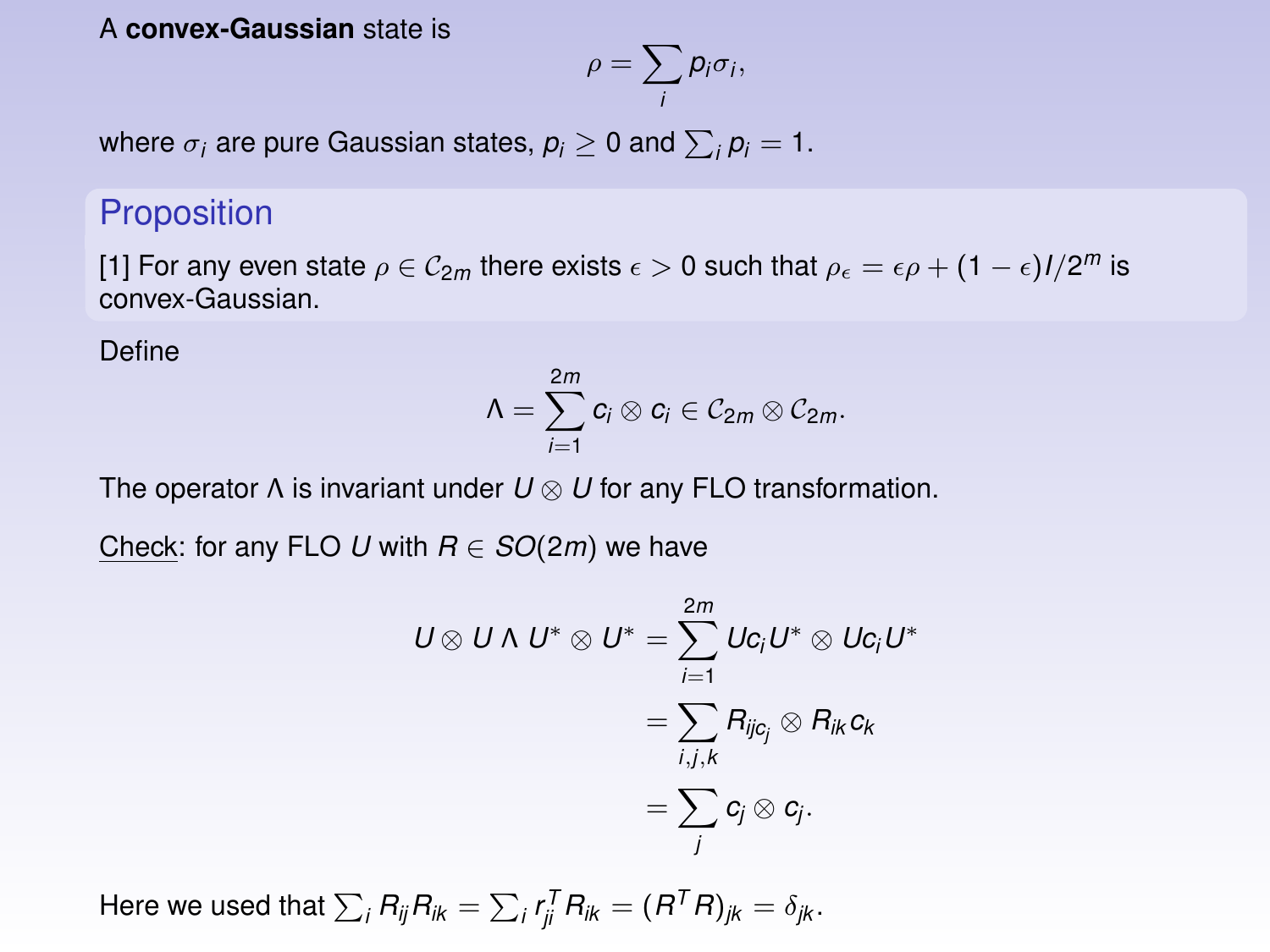# Gaussian-symmetric states

Lemma

*[\[2\]](#page-40-1)* (*Bravyi*). An even state  $\rho \in C_{2m}$  *is Gaussian iff*  $[\Lambda, \rho \otimes \rho] = 0$ .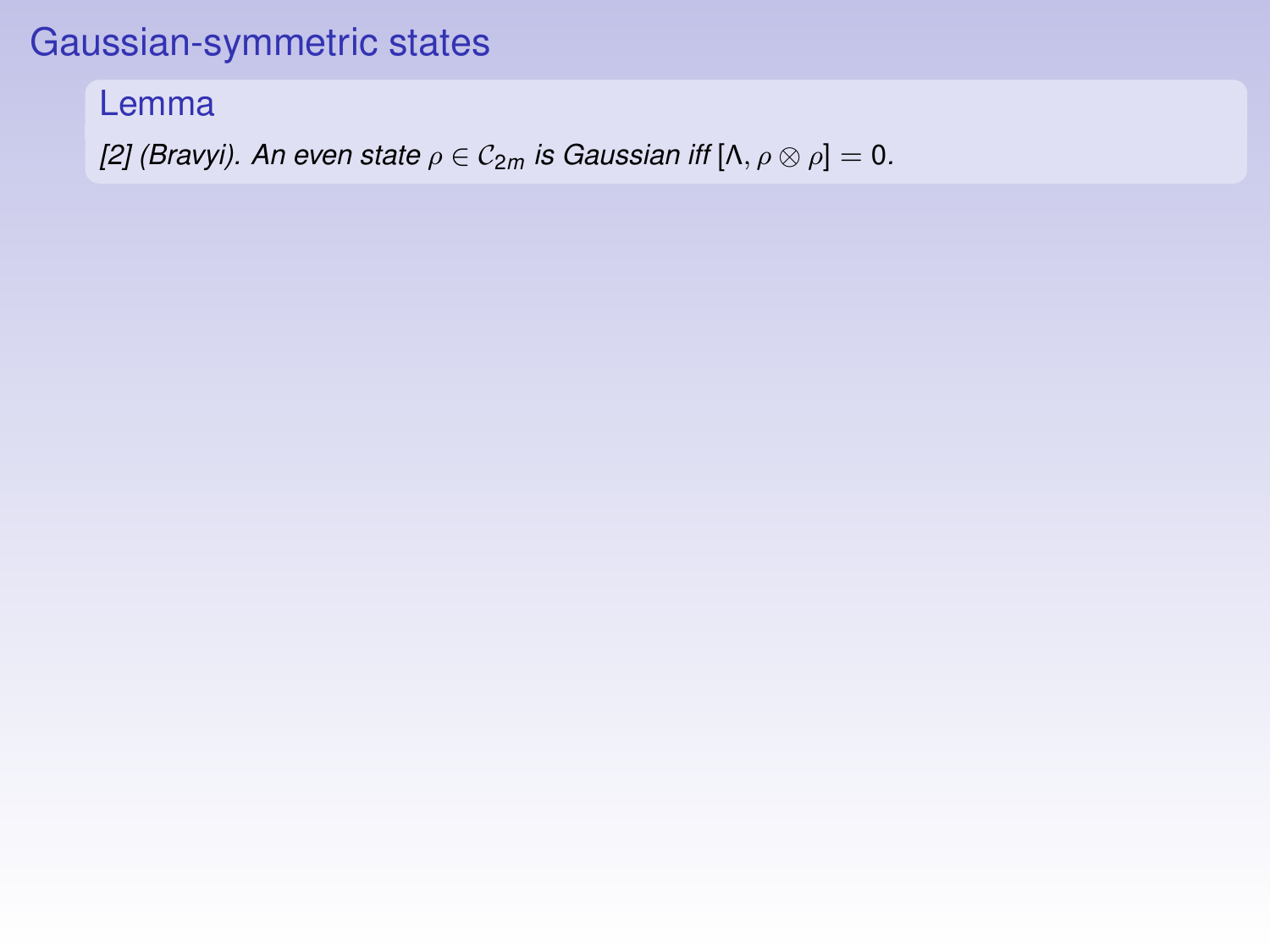# Gaussian-symmetric states

#### Lemma

*[\[2\]](#page-40-1)* (Bravyi). An even state  $\rho \in C_{2m}$  is Gaussian iff  $[\Lambda, \rho \otimes \rho] = 0$ .

$$
\begin{aligned} \|\Lambda(\rho\otimes\rho)\Lambda\|_1 &= \sum_{a,b=1}^{2m} \text{Tr}[(c_a\otimes c_a)(\rho\otimes\rho)(c_b\otimes c_b)] \\ &= \sum_{a=1}^{2m} \text{Tr}(c_a\rho c_a\otimes c_a\rho c_a) + \sum_{a\neq b} (\text{Tr}c_a\rho c_b)^2 \\ &= 2m - \sum_{a\neq b} (\text{Tr} \,i\,c_a c_b\rho)^2 \\ &= 2m - \sum_{a,b} (M_{ab})^2 = 2m - \sum_a \left(-\sum_b M_{ab} M_{ba}\right) \\ &= 2m - \sum_a \sum_b M_{ab}^T M_{ba} = 2m - \text{Tr} \, M^T M. \end{aligned}
$$

For a pure state we have  $M^TM = I$ , so  $\Lambda(\rho \otimes \rho) = 0$ . For a mixed Gaussian state or non-Gaussian state  $M^TM < I$ , so  $||\Lambda(\rho \otimes \rho)\Lambda||_1 > 0$ .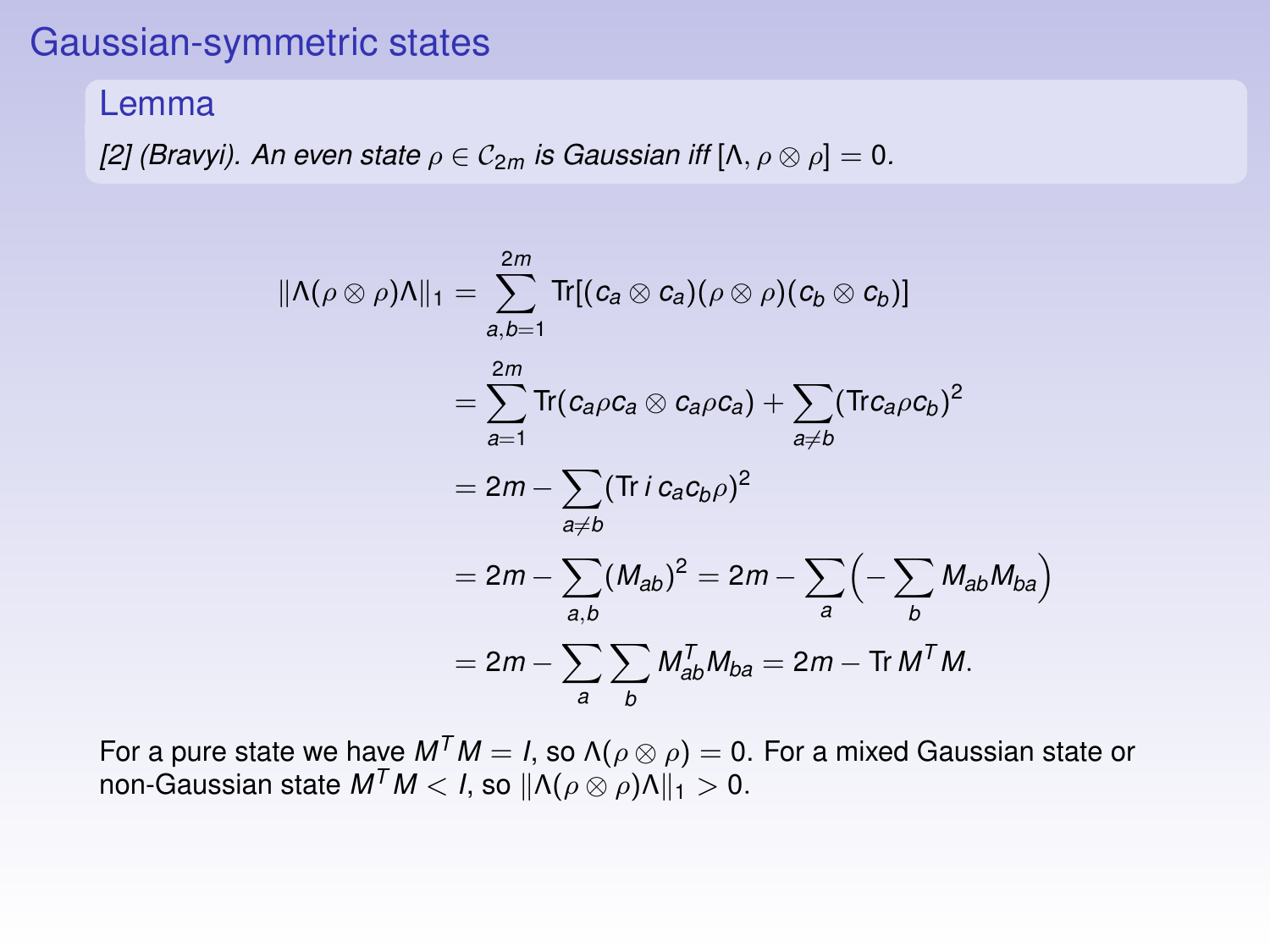### Gaussian-symmetric states

#### Lemma

*[\[2\]](#page-40-1)* (Bravyi). An even state  $\rho \in C_{2m}$  is Gaussian iff  $[\Lambda, \rho \otimes \rho] = 0$ .

$$
\begin{aligned} \|\Lambda(\rho\otimes\rho)\Lambda\|_1 &= \sum_{a,b=1}^{2m} \text{Tr}[(c_a\otimes c_a)(\rho\otimes\rho)(c_b\otimes c_b)] \\ &= \sum_{a=1}^{2m} \text{Tr}(c_a\rho c_a\otimes c_a\rho c_a) + \sum_{a\neq b} (\text{Tr}c_a\rho c_b)^2 \\ &= 2m - \sum_{a\neq b} (\text{Tr} \,i\,c_a c_b\rho)^2 \\ &= 2m - \sum_{a,b} (M_{ab})^2 = 2m - \sum_a \left(-\sum_b M_{ab} M_{ba}\right) \\ &= 2m - \sum_a \sum_b M_{ab}^T M_{ba} = 2m - \text{Tr} \, M^T M. \end{aligned}
$$

For a pure state we have  $M^TM = I$ , so  $\Lambda(\rho \otimes \rho) = 0$ . For a mixed Gaussian state or non-Gaussian state  $M^TM < I$ , so  $|| \Lambda(\rho \otimes \rho) \Lambda ||_1 > 0$ .

#### **Corollary**

*[\[1\]](#page-40-0)* For an even state  $\rho \in C_{2m}$ ,  $\Lambda(\rho \otimes \rho) = 0$  *iff*  $\rho$  *is a pure Gaussian state.*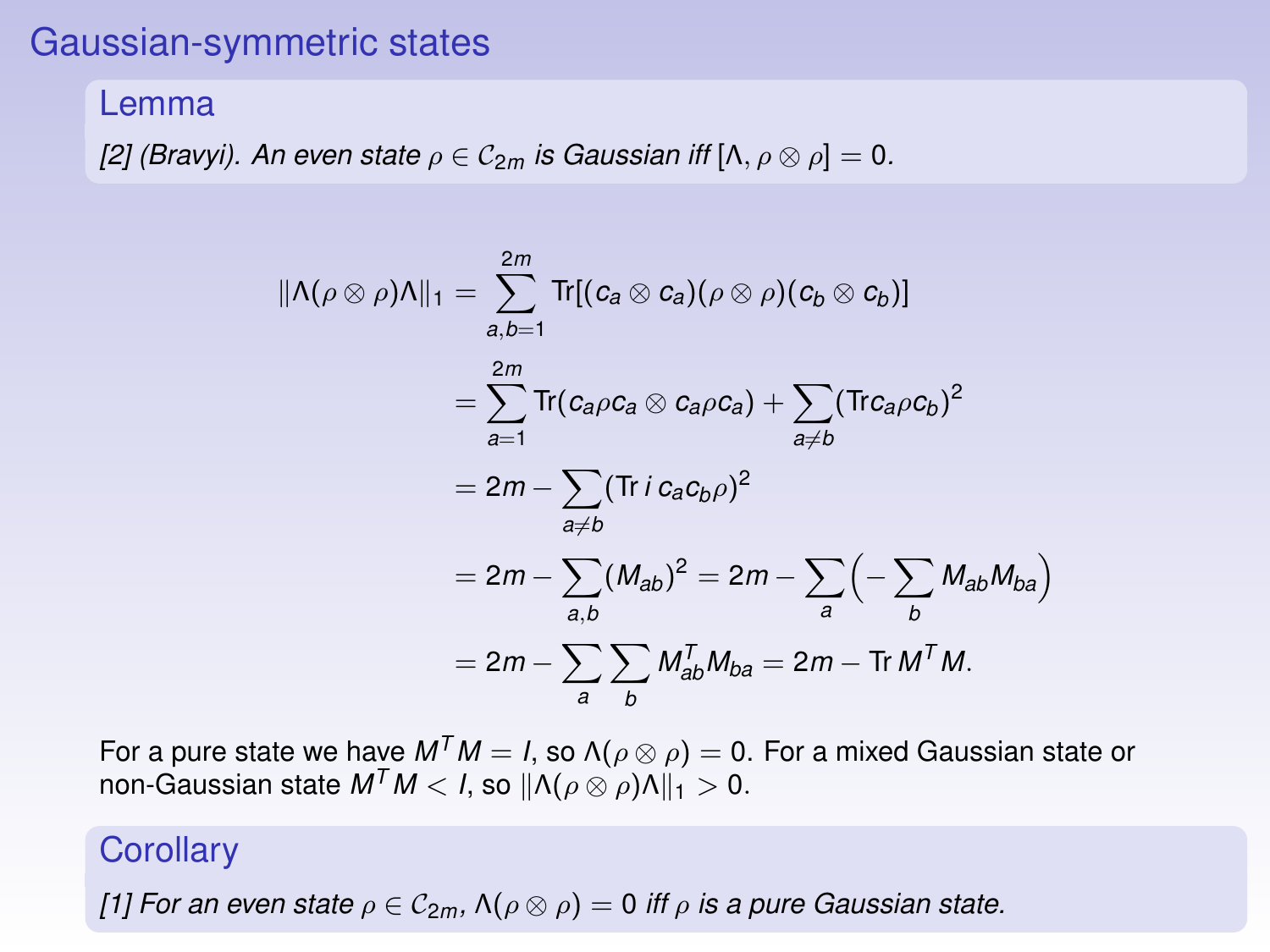For every Gaussian state  $\psi$ , the state  $|\psi, \psi\rangle$  is contained in the null space of Λ. Define a 'FLO twirl'

$$
\mathcal{S}(\rho) = \int_{\mathsf{FLO}} dU \ U \otimes U \rho U^* \otimes U^*.
$$

### Lemma

*[\[1\]](#page-40-0), [\[4\]](#page-40-2) (Terhal, V.)*

*The projector onto the null-space of*  $\Lambda$  *is*  $\Pi_{\Lambda=0} = {2m \choose m} S(|0,0\rangle \langle 0,0|)$ . *Thus the states*  $|\psi, \psi\rangle$ *where* ψ *is Gaussian span the null space of* Λ*.*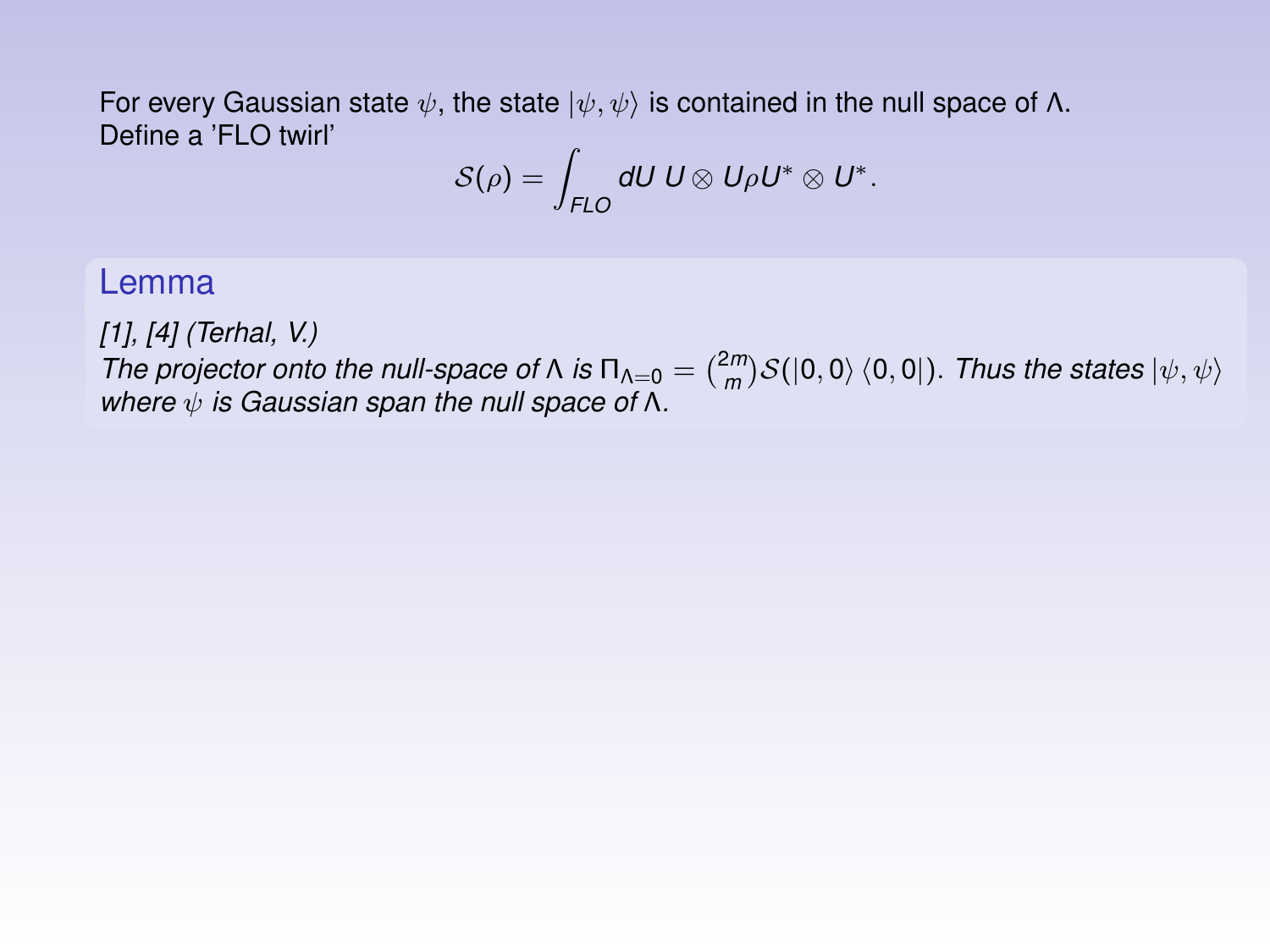For every Gaussian state  $\psi$ , the state  $|\psi, \psi\rangle$  is contained in the null space of Λ. Define a 'FLO twirl'

$$
\mathcal{S}(\rho) = \int_{\mathsf{FLO}} dU \ U \otimes U \rho U^* \otimes U^*.
$$

#### Lemma

*[\[1\]](#page-40-0), [\[4\]](#page-40-2) (Terhal, V.)*

*The projector onto the null-space of*  $\Lambda$  *is*  $\Pi_{\Lambda=0} = {2m \choose m} S(|0,0\rangle \langle 0,0|)$ . *Thus the states*  $|\psi, \psi\rangle$ *where* ψ *is Gaussian span the null space of* Λ*.*

#### **Proof**.

To show that Π =  $\binom{2m}{m}$ S(|0, 0)  $\langle 0, 0 |$  ), we need to show that for any *X*,

$$
\text{Tr}(X \Pi) = {2m \choose m} \text{Tr}\Big(XS(|0,0\rangle\langle0,0|)\Big).
$$

Need only to consider S(*X*) instead of *X*. The invariant subspace of  $S$  is spanned by  $I \otimes I, \Lambda, ..., \Lambda^{2m}$  operators. [\[4\]](#page-40-2) For any  $i \neq 0$  we have

$$
\text{Tr}\, \Lambda^i \Pi_{\Lambda=0} = 0 \quad \text{and} \quad \text{Tr}\, \Lambda^i \mathcal{S}([0,0)\,\langle 0,0|) = \text{Tr}\, \mathcal{S}(\Lambda^i) \, |0,0\rangle \, \langle 0,0| = 0.
$$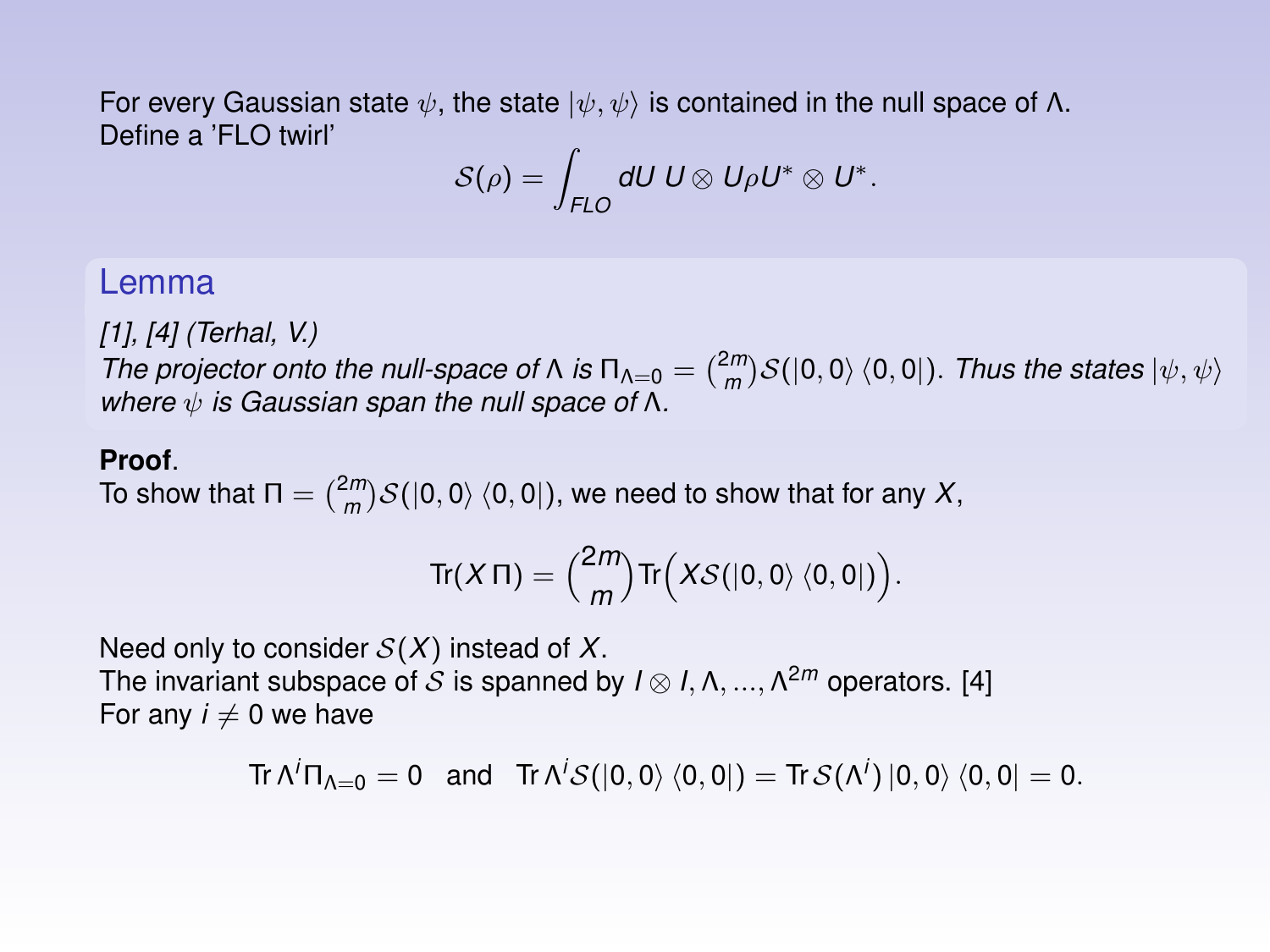Overall prefactor:

 $\Lambda = \sum_{i=1}^{2m} c_i \otimes c_i,$  each term  $c_i \otimes c_i$  has eigenvalue  $\mu_i = \pm 1.$ Then eigenvalues of  $\Lambda$  are  $\sum_{i=1}^{2m} \mu_i$  with the projector onto the eigenstates

$$
P_{\vec{\mu}} = \frac{1}{2^{2m}} \prod_{i=1}^{2m} (I + \mu_i c_i \otimes c_i).
$$

The null space is spanned by  $\binom{2m}{m}$  eigenvectors  $P_{\vec{\mu}}$  such that  $\sum_{i=1}^{2m} \mu_i = 0$ . Therefore  $\text{Tr } \Pi = \binom{2m}{m}.$  $\lim_{n \to \infty} \frac{m}{n}$  iv,  $\psi$  with  $\psi$  Gaussian span the null space of Λ. Q.E.D.

The null space of Λ is called **Gaussian symmetric** subspace.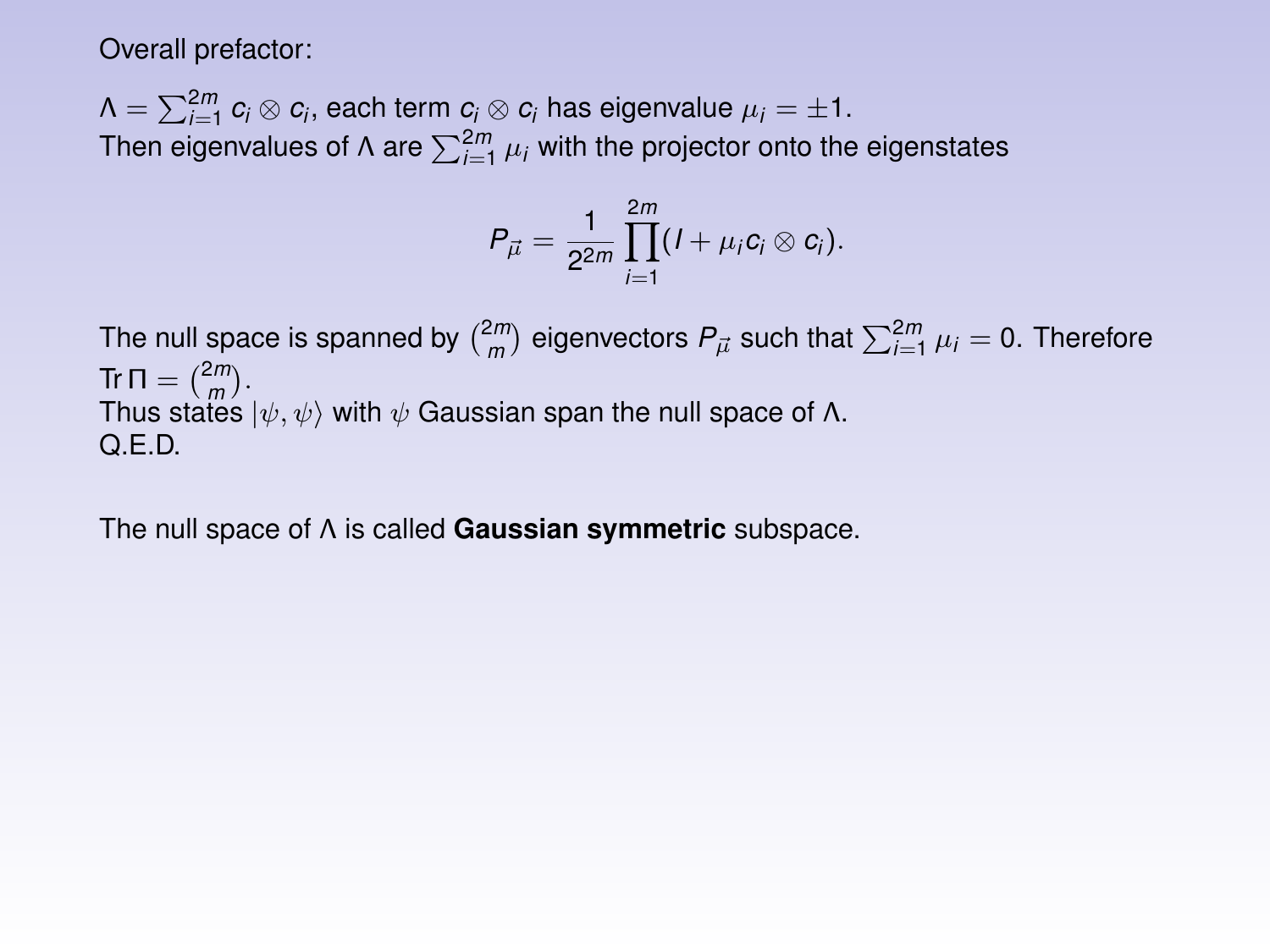Overall prefactor:

 $\Lambda = \sum_{i=1}^{2m} c_i \otimes c_i,$  each term  $c_i \otimes c_i$  has eigenvalue  $\mu_i = \pm 1.$ Then eigenvalues of  $\Lambda$  are  $\sum_{i=1}^{2m} \mu_i$  with the projector onto the eigenstates

$$
P_{\vec{\mu}} = \frac{1}{2^{2m}} \prod_{i=1}^{2m} (I + \mu_i c_i \otimes c_i).
$$

The null space is spanned by  $\binom{2m}{m}$  eigenvectors  $P_{\vec{\mu}}$  such that  $\sum_{i=1}^{2m} \mu_i = 0$ . Therefore  $\text{Tr } \Pi = \binom{2m}{m}.$  $\lim_{n \to \infty} \frac{m}{n}$  iv,  $\psi$  with  $\psi$  Gaussian span the null space of Λ. Q.E.D.

The null space of Λ is called **Gaussian symmetric** subspace.

### Lemma

*[\[4\]](#page-40-2) If a state* τ *is such that*

$$
\|\Lambda(\tau\otimes\tau)\Lambda\|_1\leq\epsilon,
$$

*then there exists a Gaussian state*  $|ψ\rangle$  *close to*  $τ$ *, i.e. such that* 

$$
\|\tau-|\psi\rangle\,\langle\psi|\,\|_1\leq \epsilon'=\sqrt{2m(1-\sqrt{1-\epsilon})}.
$$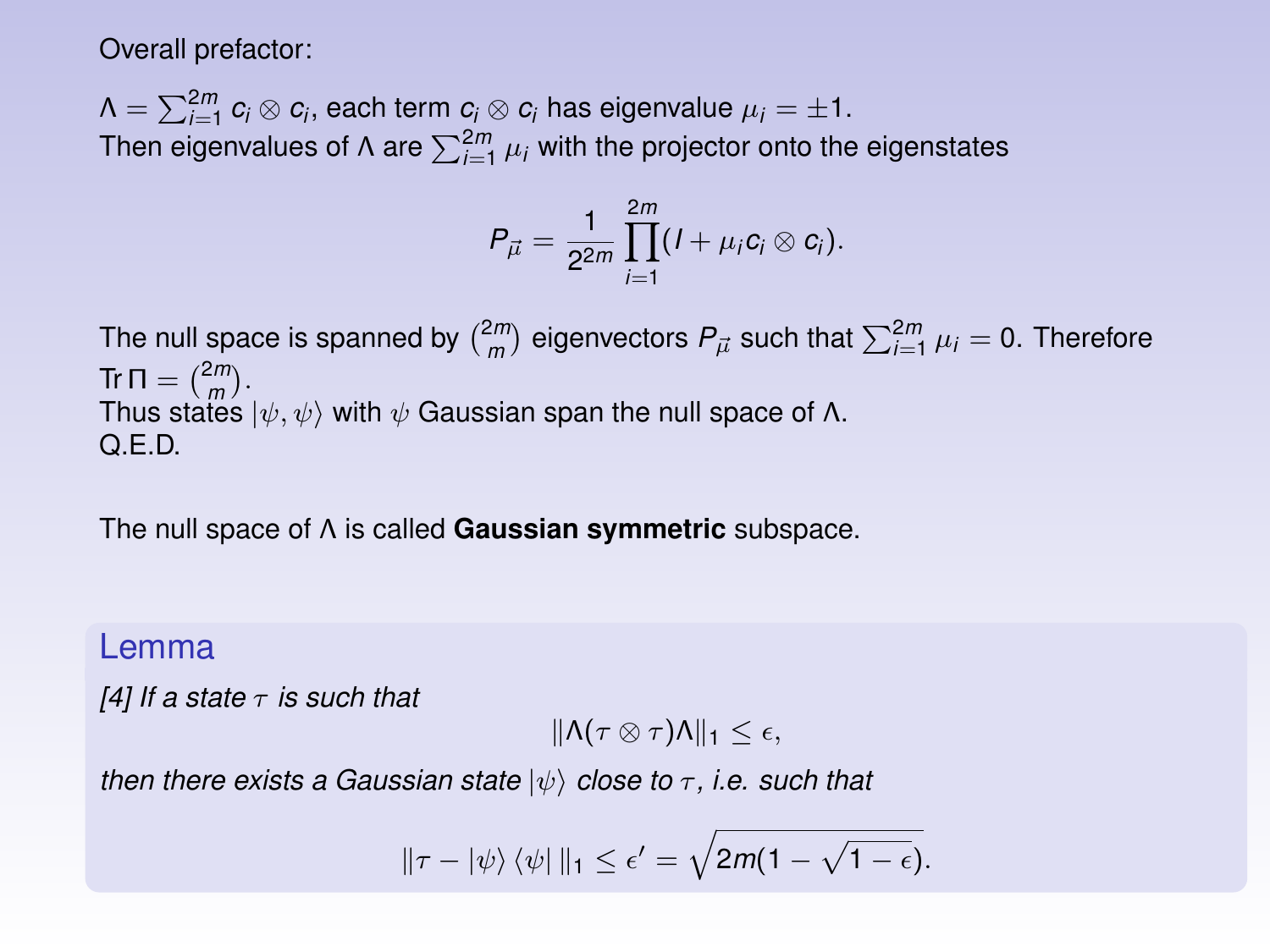### Proof

Let  $M_{\tau}$  be a correlation matrix of state  $\tau$ .

$$
M_{\tau} = R \bigoplus_{j=1}^{m} \left( \begin{array}{cc} 0 & \lambda_{j} \\ -\lambda_{j} & 0 \end{array} \right) R^{T}.
$$

Then

$$
\|\Lambda \tau \otimes \tau \Lambda\|_1 = 2m - \text{Tr } M_\tau^T M_\tau = 2m - \sum_j \lambda_j^2 \le \epsilon.
$$

So 
$$
\sum_j \lambda_j^2 \ge 2m - \epsilon
$$
. Since every  $\lambda_j^2 \le 1$ , for every  $j, \lambda_j^2 \ge 1 - \epsilon$ .

A pure Gaussian state  $|\psi\rangle$  is

$$
M_{\psi} = R \bigoplus_{j=1}^m \left( \begin{array}{cc} 0 & \beta_j \\ -\beta_j & 0 \end{array} \right) R^T,
$$

such that  $\beta_j = \text{sign }\lambda_j$ .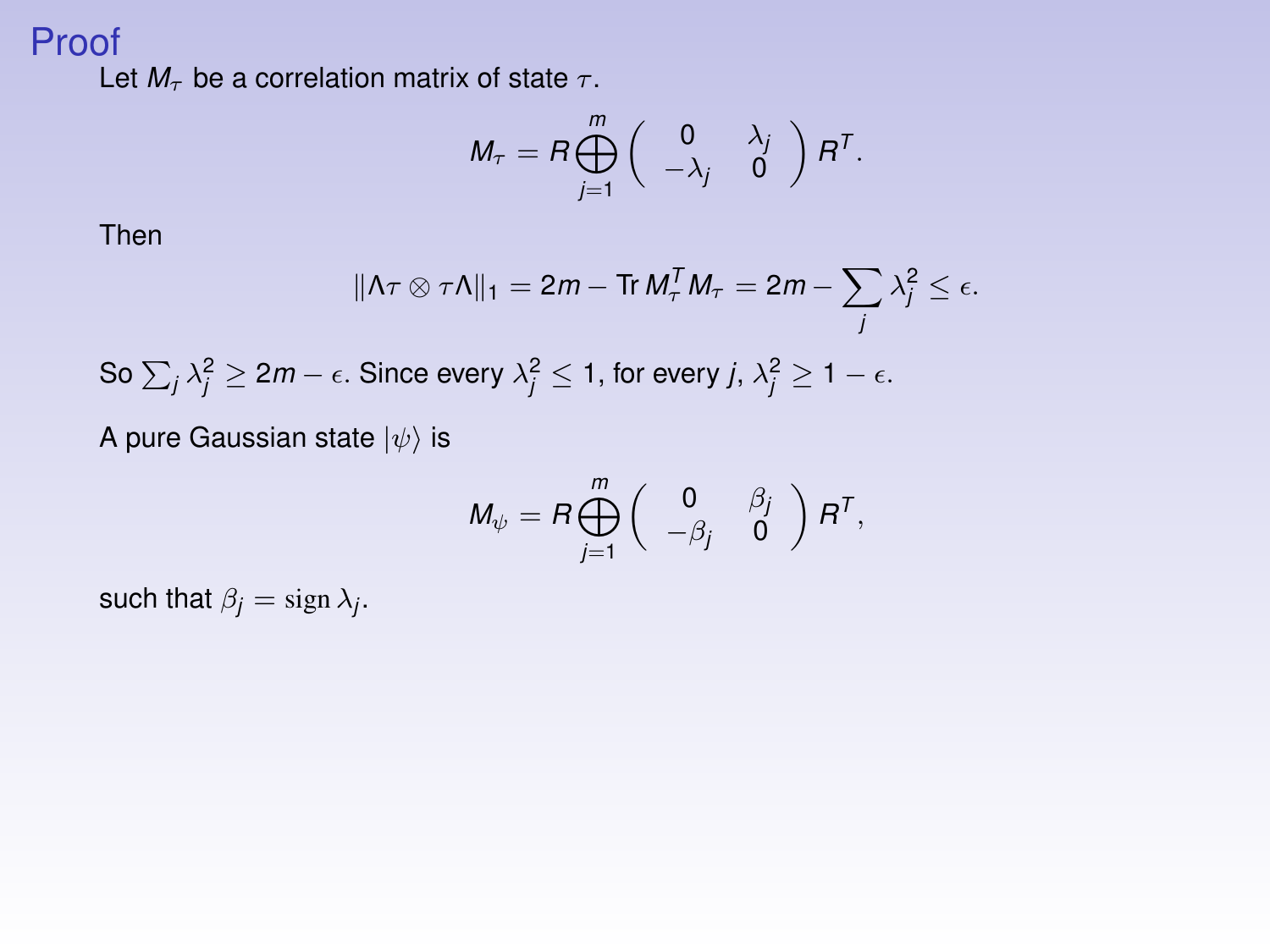### Proof

Let  $M_\tau$  be a correlation matrix of state  $\tau$ .

$$
M_{\tau} = R \bigoplus_{j=1}^{m} \left( \begin{array}{cc} 0 & \lambda_{j} \\ -\lambda_{j} & 0 \end{array} \right) R^{T}.
$$

Then

$$
\|\Lambda \tau \otimes \tau \Lambda\|_1 = 2m - \text{Tr } M_\tau^T M_\tau = 2m - \sum_j \lambda_j^2 \le \epsilon.
$$

So 
$$
\sum_j \lambda_j^2 \ge 2m - \epsilon
$$
. Since every  $\lambda_j^2 \le 1$ , for every  $j, \lambda_j^2 \ge 1 - \epsilon$ .

A pure Gaussian state  $|\psi\rangle$  is

$$
M_{\psi} = R \bigoplus_{j=1}^m \left( \begin{array}{cc} 0 & \beta_j \\ -\beta_j & 0 \end{array} \right) R^T,
$$

such that  $\beta_j = \text{sign }\lambda_j$ . Consider the fidelity

$$
F(\tau, |\psi\rangle) = \langle \psi | \tau | \psi \rangle.
$$

Apply a dephasing procedure to  $\tau$ . Since the correlation matrix  $M_{\tau}$  stays invariant, the fidelity  $F(\tau, |\psi\rangle)$  stays the same. After dephasing the state has the form

$$
\tau_m =: \sum_k p_k \, |\phi_k\rangle \, \langle \phi_k | \, ,
$$

 $\mathsf{where} \, \ket{\phi_k}\bra{\phi_k} = \frac{1}{2^m} \prod_{j=1}^m (I + i \beta_j^k c_{2j-1} c_{2j}) \text{ and } \ket{\phi_0}\bra{\phi_0} := \ket{\psi}\bra{\psi}.$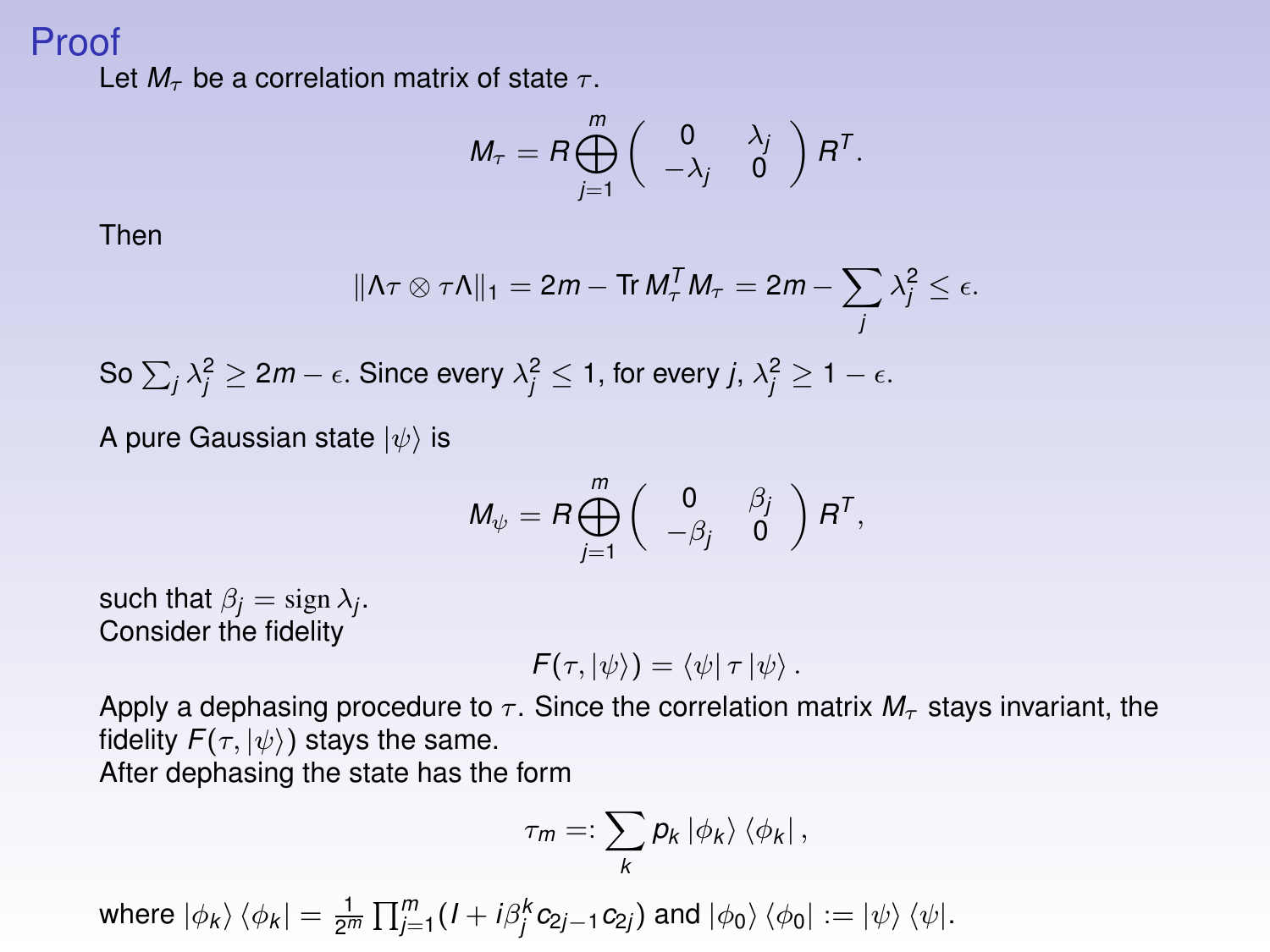Then  $F(\tau, |\psi\rangle) = p_0$  and so

$$
\|\tau-\ket{\psi}\bra{\psi}\|_1\leq 2\sqrt{1-\rho_0}.
$$

For every  $j = 1, ..., m$  we have

$$
\lambda_j = M_{\tau}(2j-1,2j) = \text{Tr}(ic_{2j-1}c_{2j}\tau_m) = \sum_{k} \beta_j^{k} p_k.
$$

Note that

$$
\lambda_j = 1 - 2 \sum_{k: \beta_j^k = -1} p_k = 2 \sum_{k: \beta_j^k = 1} p_k - 1.
$$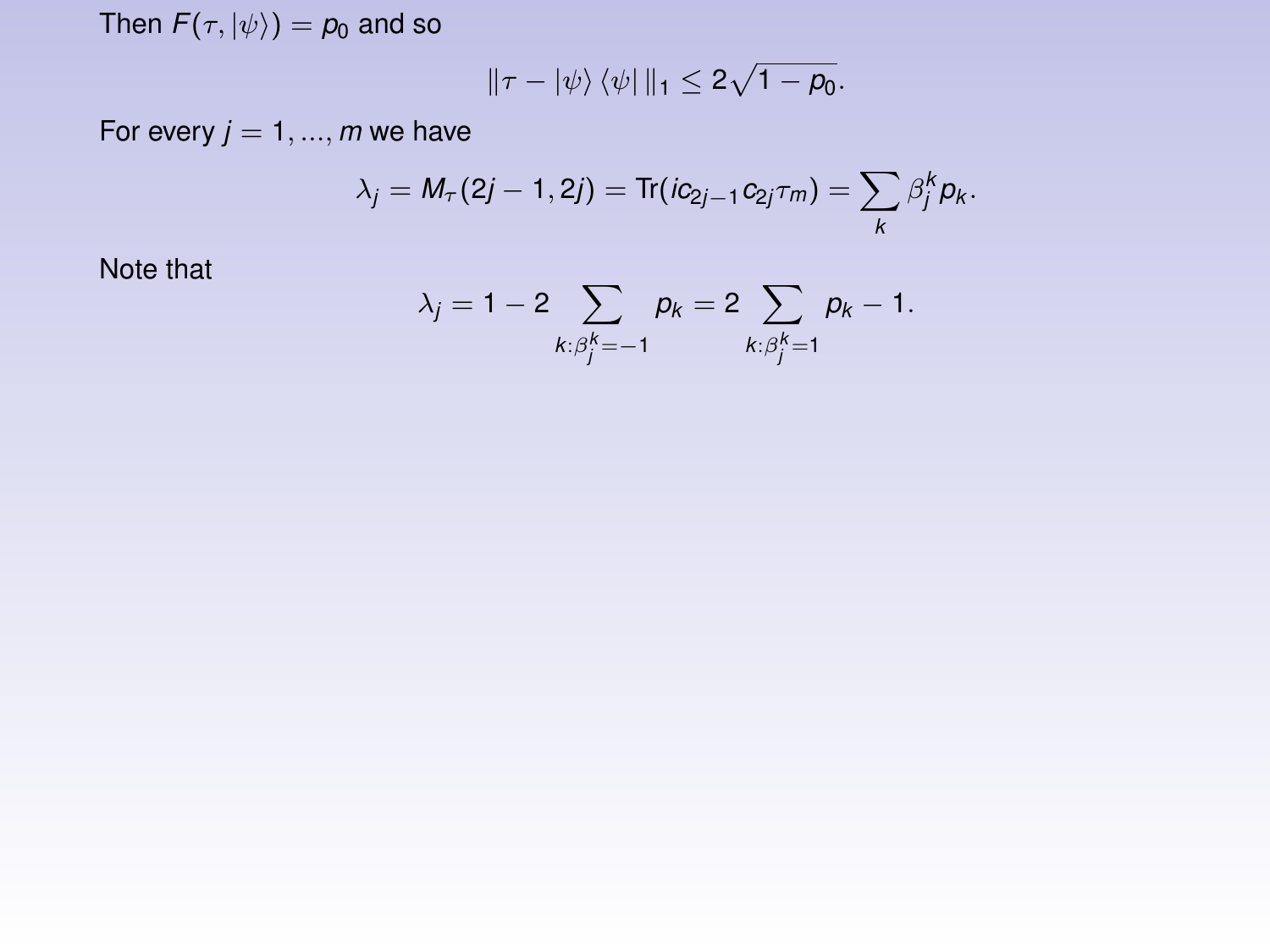Then  $F(\tau, |\psi\rangle) = p_0$  and so

$$
\|\tau-\ket{\psi}\bra{\psi}\|_1\leq 2\sqrt{1-\rho_0}.
$$

For every  $j = 1, ..., m$  we have

sum, since  $\beta_j^0 = -1$ .

$$
\lambda_j = M_{\tau}(2j-1,2j) = \text{Tr}(ic_{2j-1}c_{2j}\tau_m) = \sum_{k} \beta_j^{k} p_k.
$$

Note that

$$
\lambda_j = 1 - 2 \sum_{k: \beta_j^k = -1} p_k = 2 \sum_{k: \beta_j^k = 1} p_k - 1.
$$

For every  $j=1,...,m$  we have  $1-\epsilon \leq \lambda_j^2 \leq 1.$  Consider two possible cases:

**1** If  $\sqrt{1-\epsilon} \le \lambda_j \le 1$ , we have  $\sum_{\substack{\beta_i^k}=-1}$   $\rho_k \le \frac{1}{2}(1-\sqrt{1-\epsilon})$ . Note that  $\rho_0$  is not in the sum, since  $\beta_j^0 = 1$ . **2** If  $-\sqrt{1-\epsilon} \ge \lambda_j \ge -1$ , we have  $\sum_{\beta_j^k=1} p_k \le \frac{1}{2}(1-\sqrt{1-\epsilon})$ . Note that  $p_0$  is not in the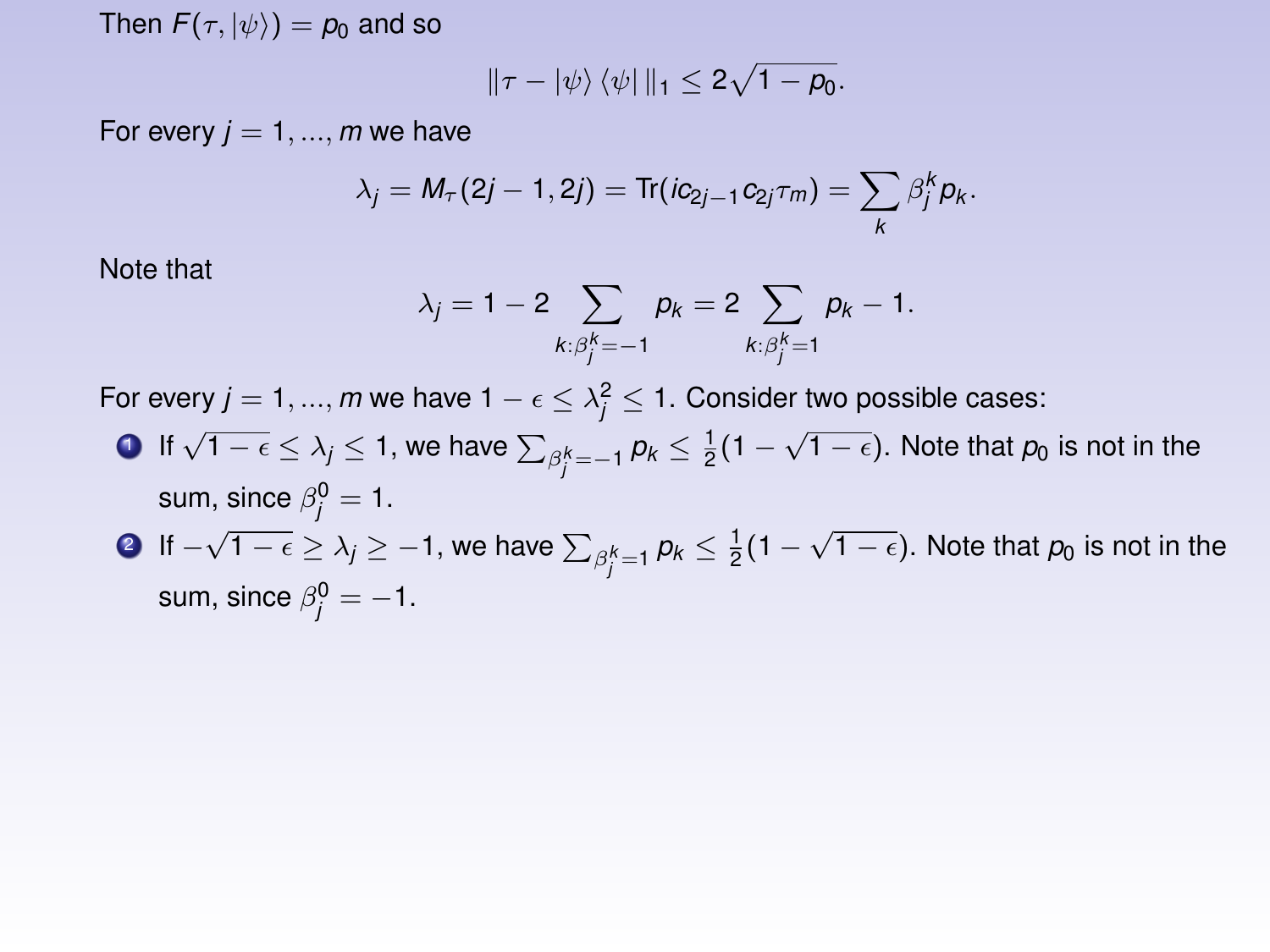Then  $F(\tau, |\psi\rangle) = p_0$  and so

$$
\|\tau-\ket{\psi}\bra{\psi}\|_1\leq 2\sqrt{1-\rho_0}.
$$

For every  $j = 1, ..., m$  we have

$$
\lambda_j = M_{\tau}(2j-1,2j) = \text{Tr}(ic_{2j-1}c_{2j}\tau_m) = \sum_{k} \beta_j^{k} p_k.
$$

Note that

$$
\lambda_j = 1 - 2 \sum_{k: \beta_j^k = -1} p_k = 2 \sum_{k: \beta_j^k = 1} p_k - 1.
$$

For every  $j=1,...,m$  we have  $1-\epsilon \leq \lambda_j^2 \leq 1.$  Consider two possible cases:

- **1** If  $\sqrt{1-\epsilon} \le \lambda_j \le 1$ , we have  $\sum_{\substack{\beta_i^k}=-1}$   $\rho_k \le \frac{1}{2}(1-\sqrt{1-\epsilon})$ . Note that  $\rho_0$  is not in the sum, since  $\beta_j^0 = 1$ .
- **2** If  $-\sqrt{1-\epsilon} \ge \lambda_j \ge -1$ , we have  $\sum_{\beta_j^k=1} p_k \le \frac{1}{2}(1-\sqrt{1-\epsilon})$ . Note that  $p_0$  is not in the sum, since  $\beta_j^0 = -1$ .

Summing all inequalities (for every *j*) we obtain  $\sum_{j=1}^m\sum_{k:\beta_j^k=-\text{ sign }\lambda_j}p_k\leq\frac{m}{2}(1-\sqrt{1-\epsilon}).$ There is no  $p_0$  in the sum and the only  $p_k$  absent in the sum is  $p_0$ , so

$$
1-\rho_0=\sum_{k\neq 0}\rho_k\leq \frac{m}{2}(1-\sqrt{1-\varepsilon}),
$$

therefore

$$
\|\tau-|\psi\rangle\langle\psi|\|_1\leq 2\sqrt{1-\rho_0}\leq \sqrt{2m(1-\sqrt{1-\epsilon})}.
$$

Q.E.D.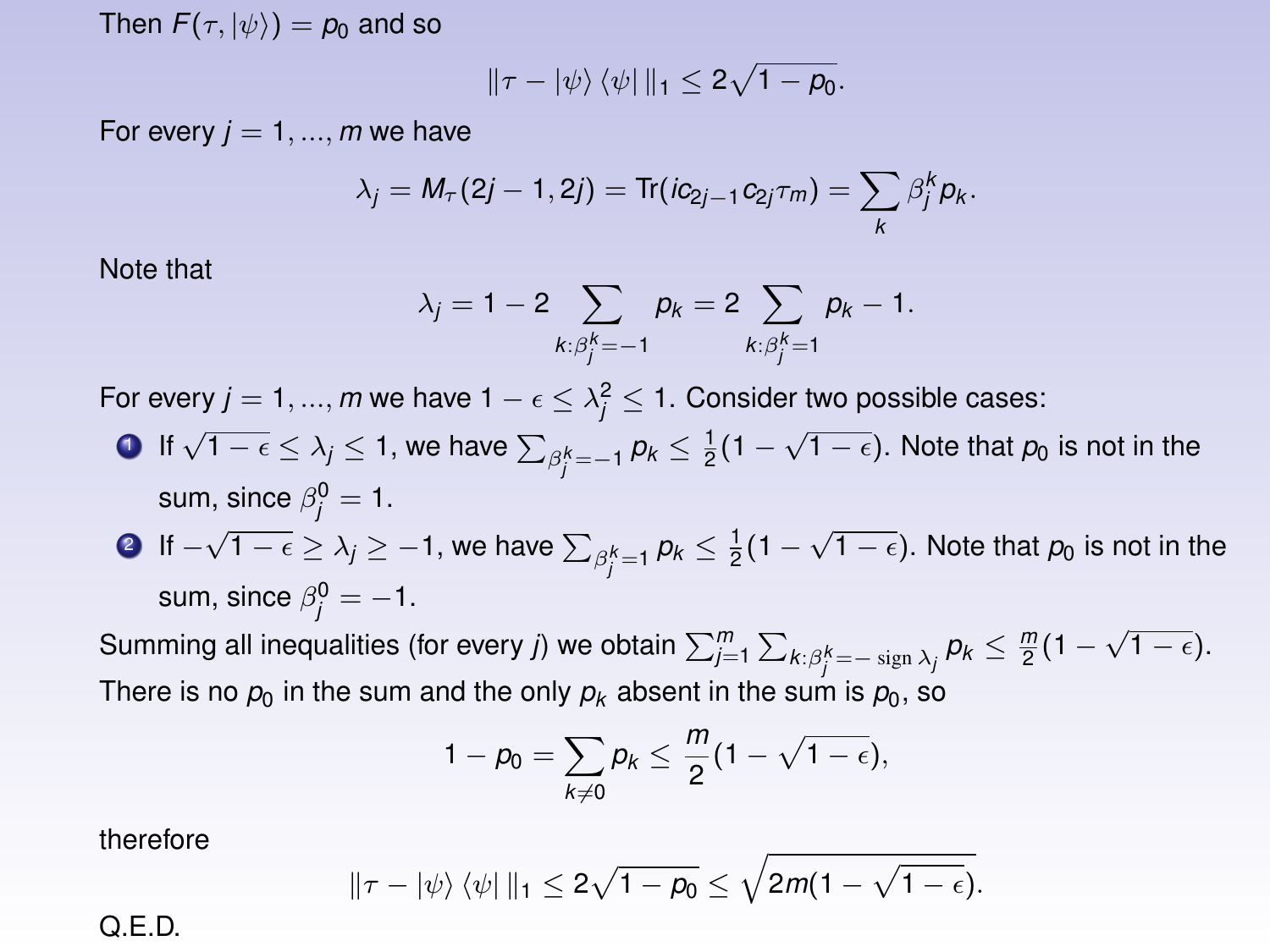### Finding convex-Gaussian states

Let  $\rho = \sum_i \rho_i \sigma_i$  with  $\sigma_i$  pure Gaussian. Then there exists a symmetric extension  $\rho_{ext} = \sum_i p_i \sigma_i^{\otimes n} \in C_{2m}^{\otimes n}$ , which is annihilated by  $\Lambda^{k,l}$  and Tr<sub>2,..,*n* $\rho_{ext} = \rho$ .</sub>

**Program.** *Input:*  $\rho \in \mathcal{C}_{2m}$  and an integer  $n > 2$ .

*Question:* Is there a  $\rho_{ext} \in C_{2m}^{\otimes n}$  s.t.

 $\bullet$  Tr<sub> $\rho_{ext}$ </sub> = 1  $\rho_{ext} > 0$  $\bullet$  Tr<sub>2,...,*n* $\rho$ *ext* =  $\rho$ </sub>  $\Lambda^{k,1} \rho_{ext} = 0$ ,  $\forall k \neq 1$ 

*Output:* Yes, then provide  $ρ_{ext}$ , or No.

Since the null space of  $\Lambda^{k,l}$  is spanned by  $\ket{\psi,\psi}_{k,l}$  where  $\ket{\psi}$  is Gaussian, the intersection of all null-spaces of  $\Lambda^{k,l}$  is spanned by vectors  $\ket{\psi}^{\otimes n}.$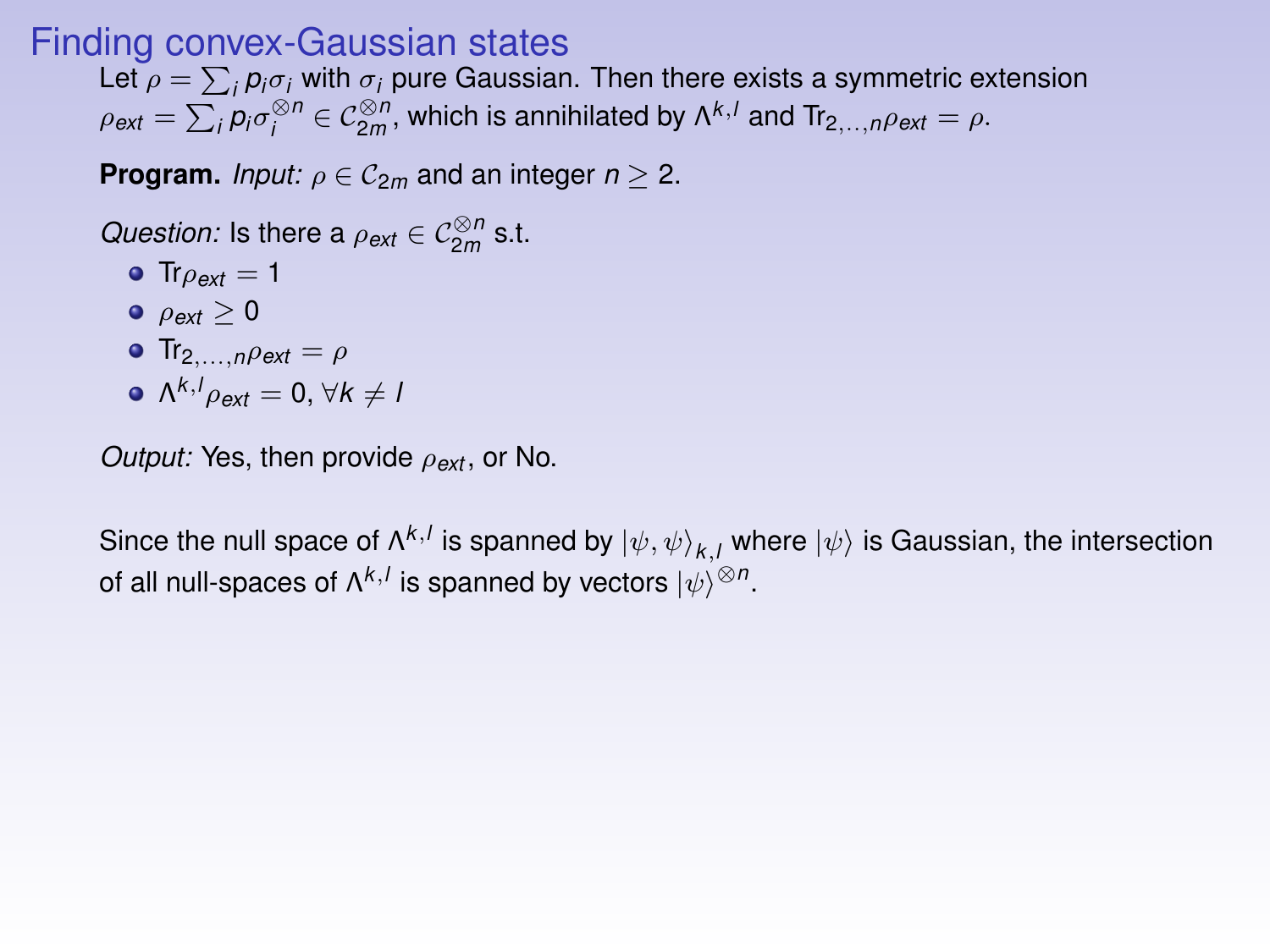### Finding convex-Gaussian states

Let  $\rho = \sum_i \rho_i \sigma_i$  with  $\sigma_i$  pure Gaussian. Then there exists a symmetric extension  $\rho_{ext} = \sum_i p_i \sigma_i^{\otimes n} \in C_{2m}^{\otimes n}$ , which is annihilated by  $\Lambda^{k,l}$  and Tr<sub>2,..,*n* $\rho_{ext} = \rho$ .</sub>

**Program.** *Input:*  $\rho \in \mathcal{C}_{2m}$  and an integer  $n > 2$ .

*Question:* Is there a  $\rho_{ext} \in C_{2m}^{\otimes n}$  s.t.

- $\bullet$  Tr $\rho_{ext} = 1$  $\rho_{ext} > 0$ **•** Tr<sub>2</sub>,  $n\rho_{ext} = \rho$
- $\Lambda^{k,1} \rho_{ext} = 0$ ,  $\forall k \neq 1$

*Output:* Yes, then provide ρ*ext* , or No.

Since the null space of  $\Lambda^{k,l}$  is spanned by  $\ket{\psi,\psi}_{k,l}$  where  $\ket{\psi}$  is Gaussian, the intersection of all null-spaces of  $\Lambda^{k,l}$  is spanned by vectors  $\ket{\psi}^{\otimes n}.$ 

The program can be done in the standard form of semi-definite program:

minimize 
$$
c^T x
$$
  
subject to  $F_0 + \sum_i x_i F_i \ge 0$   
 $Ax = b$ ,

here  $x\in\mathbb{R}^d$ ,  $c\in\mathbb{R}^d$  is a given vector,  $\{F_i\}_{i=0,...,d}$  are given symmetric matrices and  $A \in \mathbb{R}^{p \times d}$  with *rank* $(A) = p$  and  $b \in \mathbb{R}^p$  are given.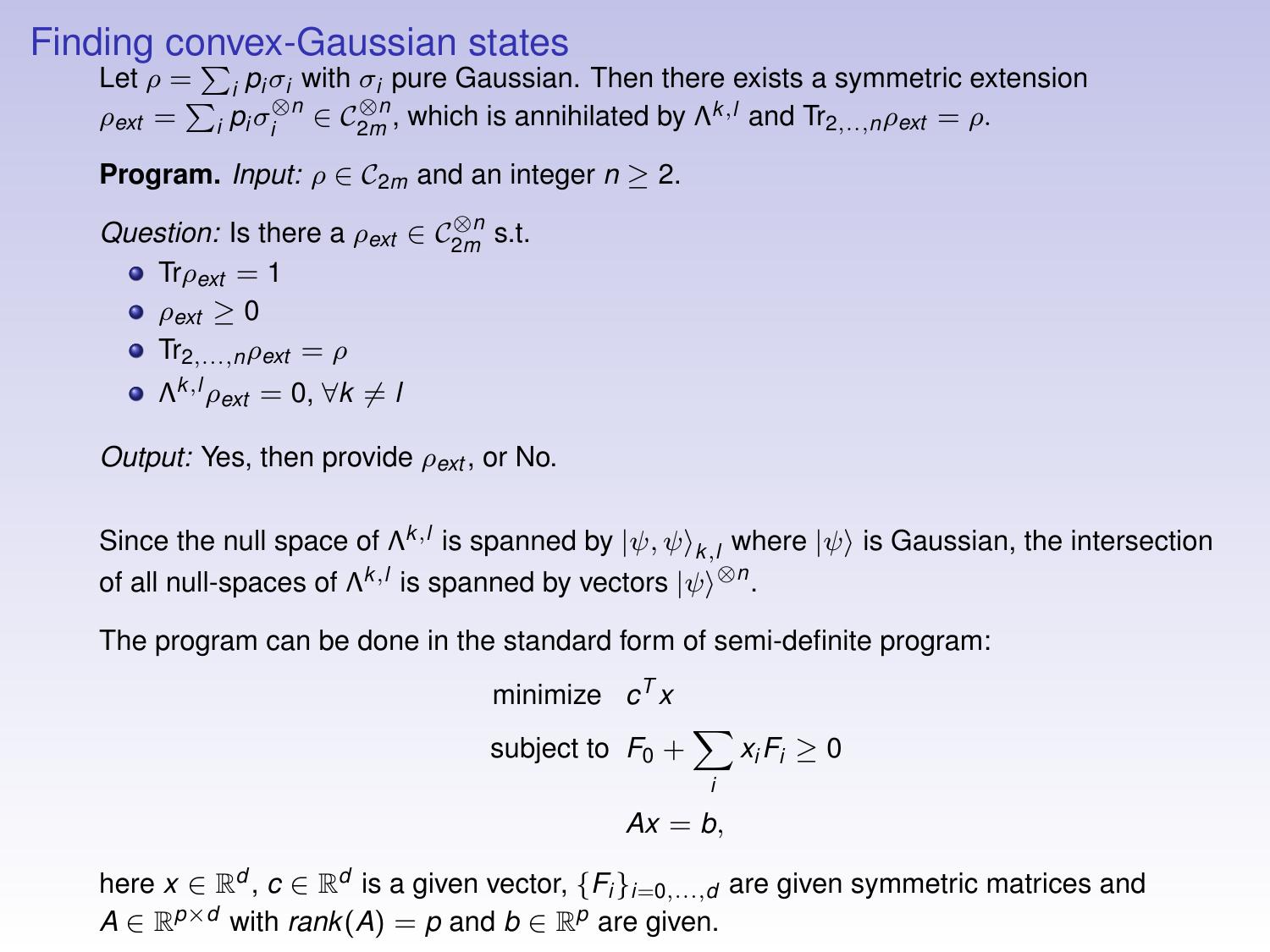### Finding convex-Gaussian states

Let  $\rho = \sum_i \rho_i \sigma_i$  with  $\sigma_i$  pure Gaussian. Then there exists a symmetric extension  $\rho_{ext} = \sum_i p_i \sigma_i^{\otimes n} \in \mathcal{C}_{2m}^{\otimes n}$ , which is annihilated by  $\Lambda^{k,l}$  and Tr<sub>2,...,</sub> $\rho_{ext} = \rho$ .

**Program.** *Input:*  $\rho \in C_{2m}$  and an integer  $n > 2$ .

*Question:* Is there a  $\rho_{ext} \in C_{2m}^{\otimes n}$  s.t.

- $\bullet$  Tr $\rho_{ext} = 1$
- $\rho_{ext} \geq 0$
- **•** Tr<sub>2,...,*n* $\rho$ *ext* =  $\rho$ </sub>
- $\Lambda^{k, l} \rho_{ext} = 0$ ,  $\forall k \neq l$

*Output:* Yes, then provide ρ*ext* , or No.

Since the null space of  $\Lambda^{k,l}$  is spanned by  $\ket{\psi,\psi}_{k,l}$  where  $\ket{\psi}$  is Gaussian, the intersection of all null-spaces of  $\Lambda^{k,l}$  is spanned by vectors  $\ket{\psi}^{\otimes n}.$ 

### Theorem

*[\[1\]](#page-40-0)* If an even state  $\rho \in C_{2m}$  has an n-Gaussian-symmetric extension for all n, then  $\rho$  is *convex-Gaussian, in other words, there exists a sequence of convex-Gaussian states*  $\omega_1, \omega_2, \ldots \in \mathcal{C}_{2m}$  *s.t.* 

 $\lim_{n\to\infty}$   $\|\rho-\omega_n\|_1 = 0.$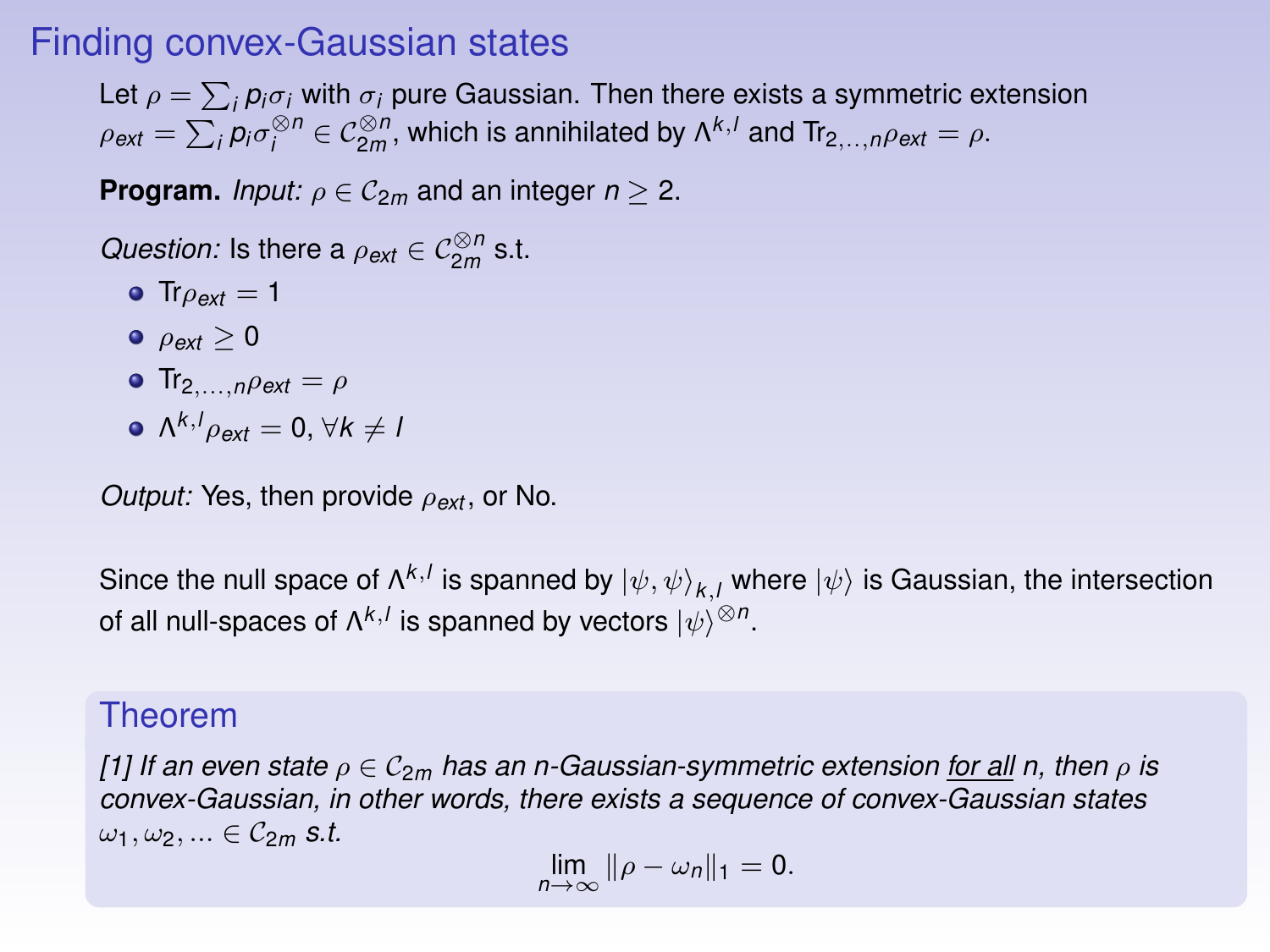### Theorem

*[\[4\]](#page-40-2)* Suppose that an even state  $\rho \in C_{2m}$  has an extension to n number of parties, where n is *sufficiently large. Then there exists a convex-Gaussian state* σ(*n*) *such that*

$$
\|\rho-\sigma(n)\|_1 \leq \epsilon(n) := 4\frac{2^m}{n} + \sqrt{2m\Big(1-\sqrt{1-4\|\Lambda\|_1^2\frac{2^m}{n}}\Big)}.
$$



Denote *G* the set of convex-Gaussian states and  $G^n \ni \rho$  iff  $\exists \rho_{\mathsf{ext}}^n \in \mathcal{C}_{2m}^{\otimes n}$ . Then

$$
G^1 \supset G^2 \supset \ldots \supset G \text{ and } \lim_{n \to \infty} G^n = G.
$$

#### **Proof**

Denote  $\rho^n := \rho_{\text{ext}}$  to *n* parties. The state  $\rho^n$  is symmetric, therefore use quantum de Finetti theorem:

### Theorem

*[\[3\]](#page-40-3) (Christandl, Konig, Mitchison, Renner). ¨* Let  $|\Psi\rangle$  *be a symmetric state on n parties and let*  $\zeta^k = \hbox{Tr}_{k+1,...,n} \ket{\Psi}\bra{\Psi}$ *. Then there exists a probability distribution* {α*j*} *and states* {τ*j*} *such that*

$$
\|\zeta^k - \sum_j \alpha_j \tau_j \otimes \tau_j\|_1 \le \epsilon
$$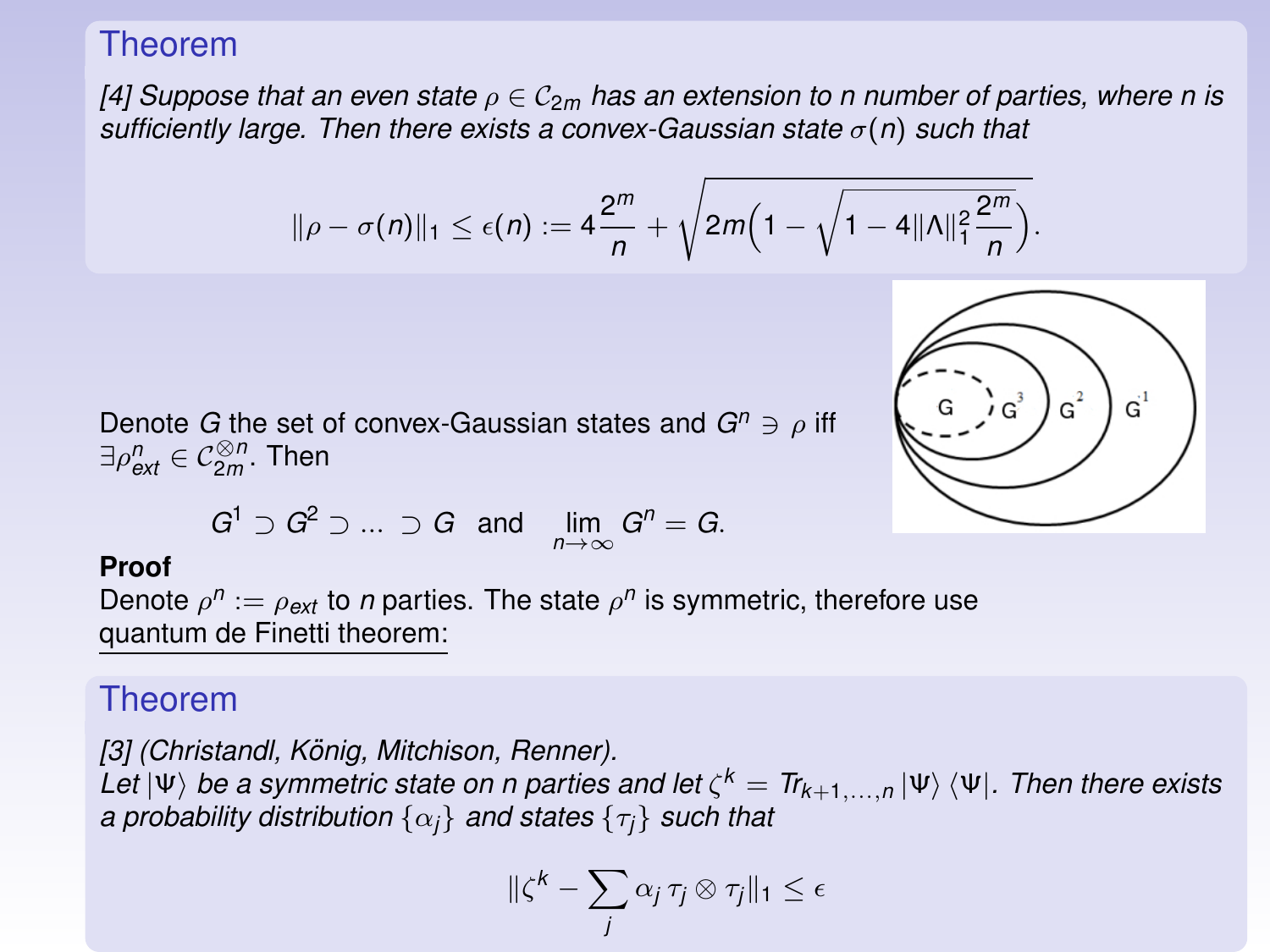Therefore there exists  $\alpha_j \geq 0, \, \sum_j \alpha_j = 1,$  and states  $\tau_j \in \mathcal{C}_{2m},$  s.t.

$$
\|\rho_{1,2}^n-\sum_j\alpha_j\,\tau_j\otimes\tau_j\|_1\leq \tilde{\epsilon}=4\frac{2^m}{n}.
$$

Applying Λ<sup>1,2</sup> we obtain

$$
\|\Lambda\|_{1}^{2}\tilde{\epsilon}=: \hat{\epsilon}\geq \|\Lambda\sum_{j}\alpha_{j}\,\tau_{j}(n)\otimes \tau_{j}(n)\Lambda\|_{1}=\sum_{j}\alpha_{j}\|\Lambda\,\tau_{j}(n)\otimes \tau_{j}(n)\Lambda\|_{1}.
$$

Therefore for every  $j = 1, \dots m$  we obtain

$$
\|\Lambda \tau_j(n)\otimes \tau_j(n)\Lambda\|_1\leq \epsilon.
$$

For every *j* the state  $\tau_j(n)$  is  $\epsilon'$ -close to a pure Gaussian state  $|\psi_j(n)\rangle$ . Therefore the state  $\rho$ is close to the convex-Gaussian state:

$$
\|\rho - \sum_j \alpha_j \left| \psi_j(n) \right\rangle \left\langle \psi_j(n) \right| \|_1 \leq \|\rho - \sum_j \alpha_j \tau_j(n) \|_1 + \sum_j \alpha_j \|\tau_j(n) - \left| \psi_j(n) \right\rangle \left\langle \psi_j(n) \right| \|_1
$$
  

$$
\leq \tilde{\epsilon} + \epsilon'.
$$

Q.E.D.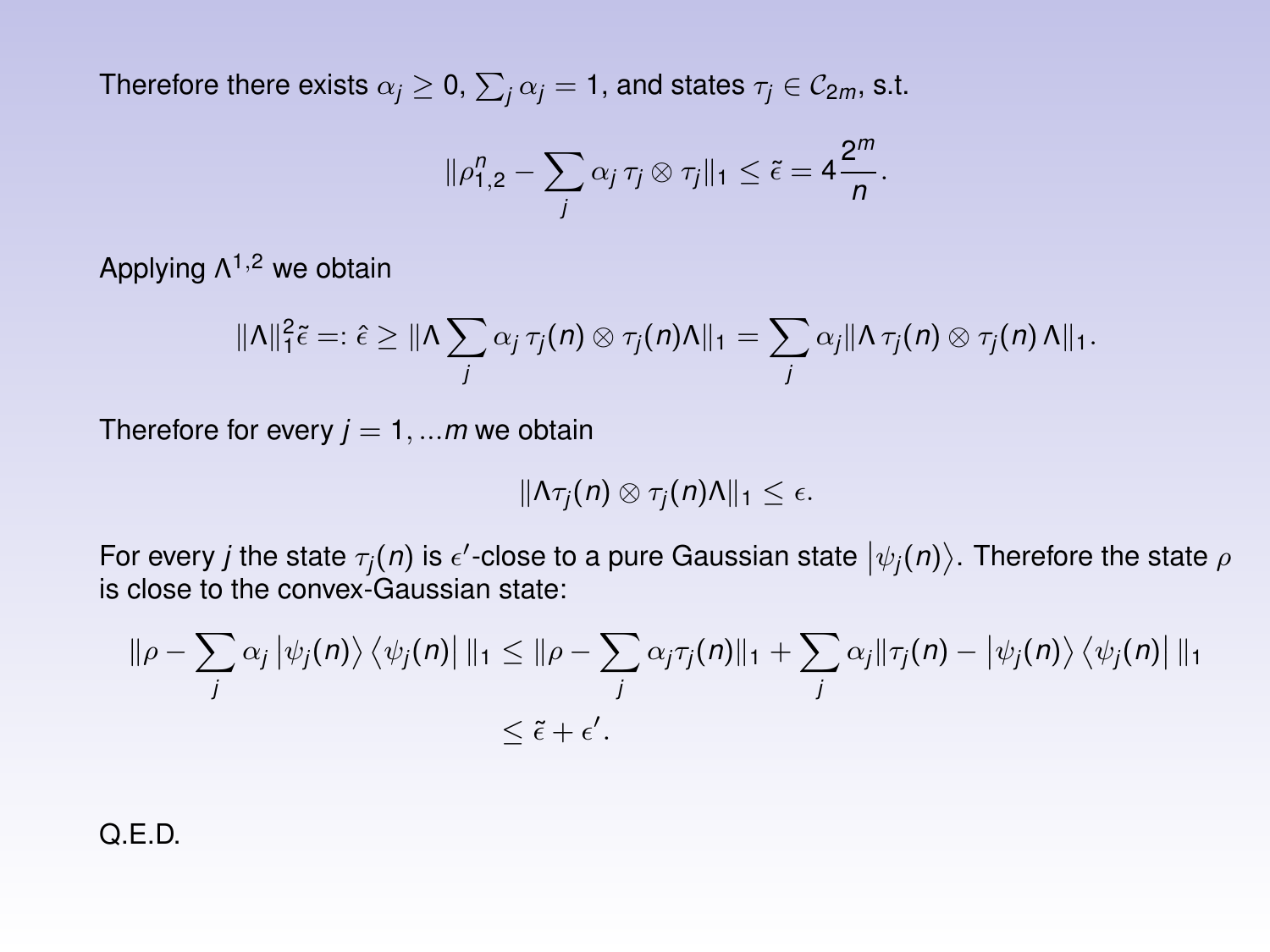# Complementary criterion

#### **Separability criteria**

Let  $\mathcal{H} = \mathcal{H}_A \otimes \mathcal{H}_B$  be a finite dimensional Hilbert space. Denote *S* the set of separable operators, i.e. the conical combination of all pure product states  $\{|\psi_A\rangle \langle \psi_A| \otimes |\psi_B\rangle \langle \psi_B|\}.$ 

$$
\rho_{AB} \in S^N \text{ iff } \exists \rho_{AB^N} \in \mathcal{B}(\mathcal{H}_{AB^N}) \text{ s.t.}
$$

1.  $\rho_{ABN} \geq 0$ 

2. Tr<sub>BN−1</sub> ( $\rho_{ABN}$ ) =  $\rho_{AB}$ 3.  $\rho_{AB}$ <sup>*N*</sup> is Bose symmetric in  $\mathcal{H}_{B}^{N}$ , i.e.  $\rho_{AB}$ *N*( $\mathbb{1} \otimes P_{sym}^{N}$ ) =  $\rho_{AB}$ *N*. The sequence  $\{S^N\}_{N=1}^\infty$  converges to  $S$  from outside [\[5\]](#page-40-4) (Doherty et al.):

$$
\lim_{N\to\infty}S^N=S.
$$

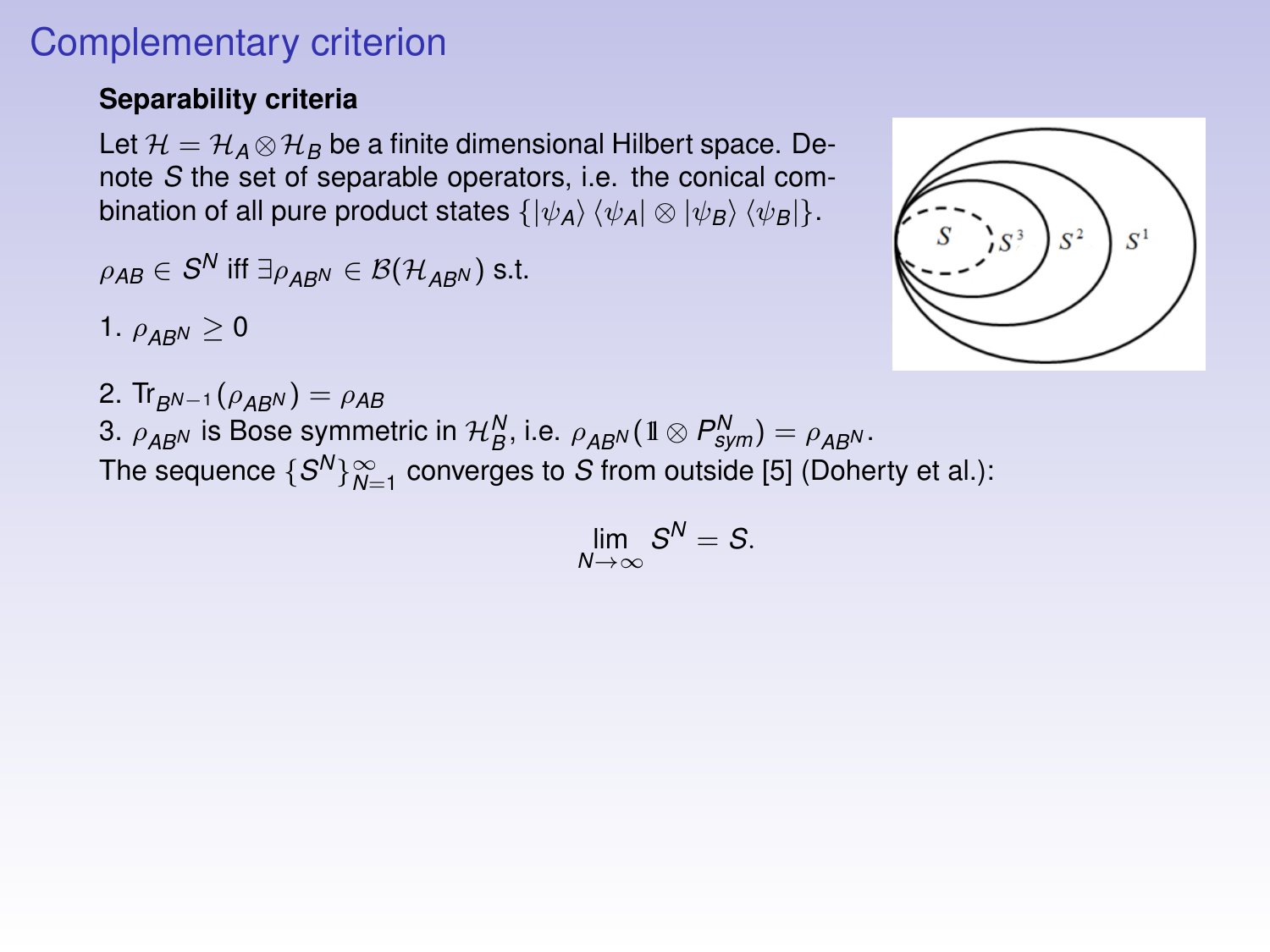## Complementary criterion

#### **Separability criteria**

Let  $\mathcal{H} = \mathcal{H}_A \otimes \mathcal{H}_B$  be a finite dimensional Hilbert space. Denote *S* the set of separable operators, i.e. the conical combination of all pure product states  $\{|\psi_A\rangle \langle \psi_A| \otimes |\psi_B\rangle \langle \psi_B|\}.$ 

$$
\rho_{AB} \in S^N \text{ iff } \exists \rho_{AB^N} \in \mathcal{B}(\mathcal{H}_{AB^N}) \text{ s.t.}
$$

1.  $\rho_{ABN} \geq 0$ 

2. Tr<sub>BN−1</sub> ( $\rho_{ABN}$ ) =  $\rho_{AB}$ 3.  $\rho_{AB}$ <sup>*N*</sup> is Bose symmetric in  $\mathcal{H}_{B}^{N}$ , i.e.  $\rho_{AB}$ *N*( $\mathbb{1} \otimes P_{sym}^{N}$ ) =  $\rho_{AB}$ *N*. The sequence  $\{S^N\}_{N=1}^\infty$  converges to  $S$  from outside [\[5\]](#page-40-4) (Doherty et al.):

$$
\lim_{N\to\infty} S^N=S.
$$



Define sets  $\tilde{S}^{N}$  as:

$$
\tilde{S}^N = \{ \frac{N}{N+d} \rho_{AB} + \frac{1}{N+d} \rho_A \otimes I_B : \rho_{AB} \in S^N \}.
$$

The sequence  $\{\tilde{S}^N\}_{N=1}^\infty$  converges to *S* from inside [\[6\]](#page-40-5) (Navascues et al.)

$$
\tilde{S}^1 \subset \tilde{S}^2 \subset \ldots \subset S, \text{ with } \overline{\lim_{N \to \infty} S^N} = S.
$$

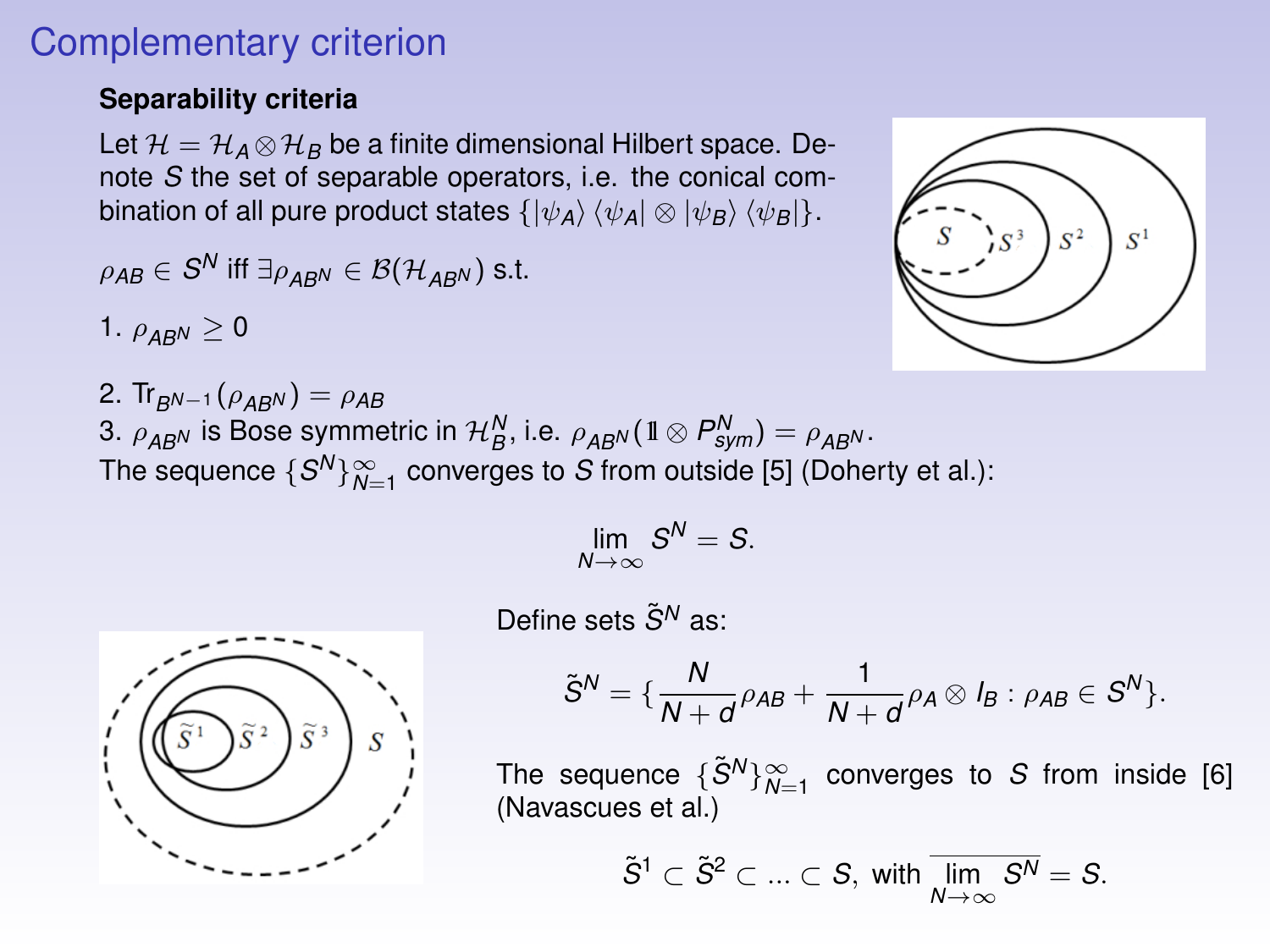**Program.** Given a state  $\rho_{AB} \in \mathcal{B}(\mathcal{H})$  determine whether it is separable.

- 1. Check whether  $\rho_{AB} \in S^k$ . If "NO", then  $\rho$  is entangled. Done. If "YES", then go to 2.
- 2. Check whether  $\rho_{AB} \in \tilde{S}^k$ . If "YES", then it is separable. Done. If "NO", repeat steps for  $k = k + 1$ .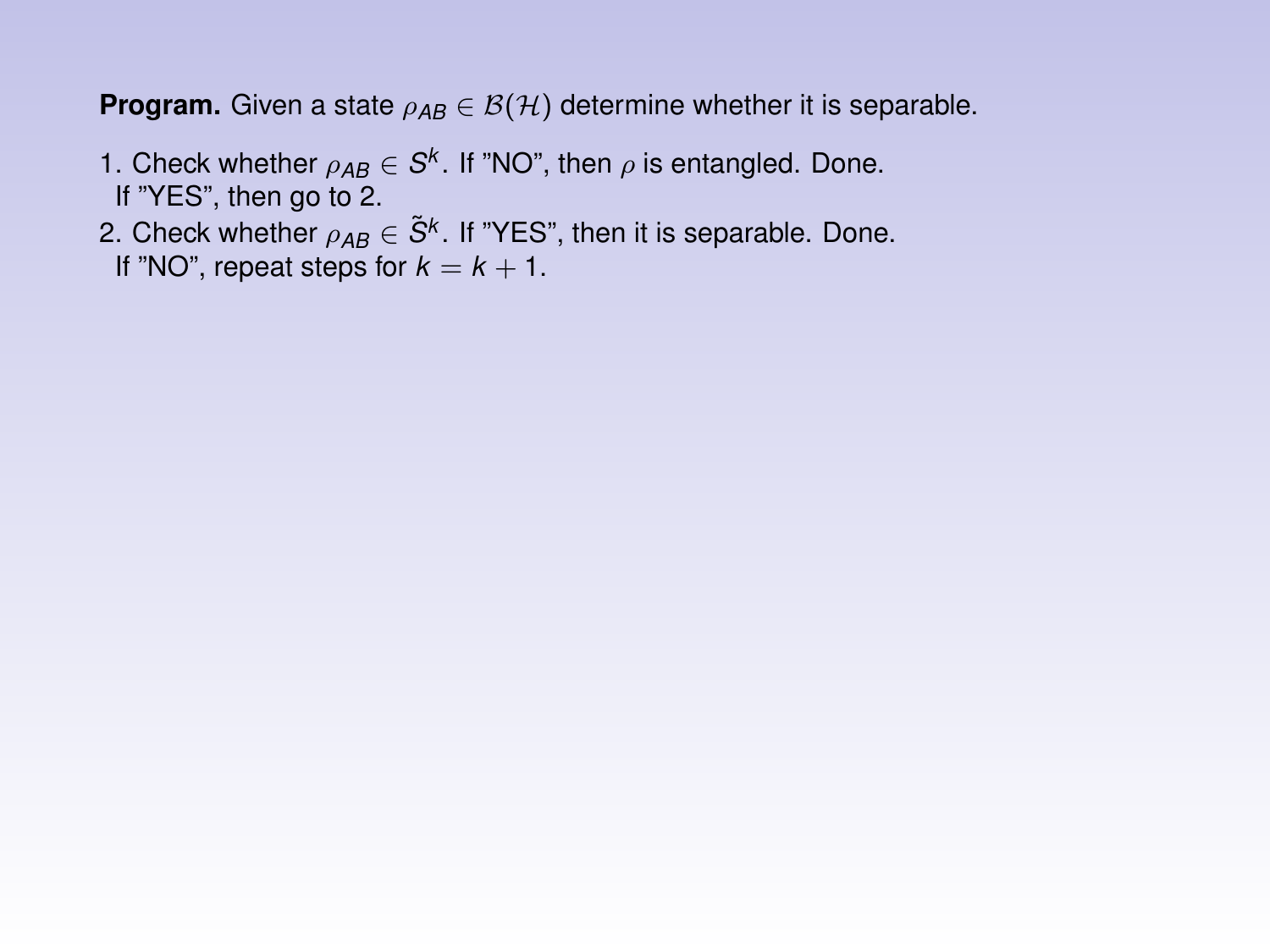**Program.** Given a state  $\rho_{AB} \in \mathcal{B}(\mathcal{H})$  determine whether it is separable.

- 1. Check whether  $\rho_{AB} \in S^k$ . If "NO", then  $\rho$  is entangled. Done. If "YES", then go to 2.
- 2. Check whether  $\rho_{AB} \in \tilde{S}^k$ . If "YES", then it is separable. Done. If "NO", repeat steps for  $k = k + 1$ .

We have that

$$
G^1 \supset G^2 \supset ... \supset G.
$$

 $\mathsf{Define} \ \tilde{G}^n = \{ \epsilon_n \rho + (1-\epsilon_n)l/2^m : \rho \in G^n \} \subset G.$ **Problem.** Show that

$$
\overline{\lim_{n\to\infty}\tilde{G}^n}=G.
$$

#### **Proposition**

[\[1\]](#page-40-0) For any even state  $\rho \in \mathcal{C}_{2m}$  there exists  $\epsilon > 0$  such that  $\rho_\epsilon = \epsilon \rho + (1-\epsilon)l/2^m$  is convex-Gaussian.

I.e. need to show that

$$
\epsilon_n \to 1 \text{ as } n \to \infty \text{, for } \rho_n \in G^n.
$$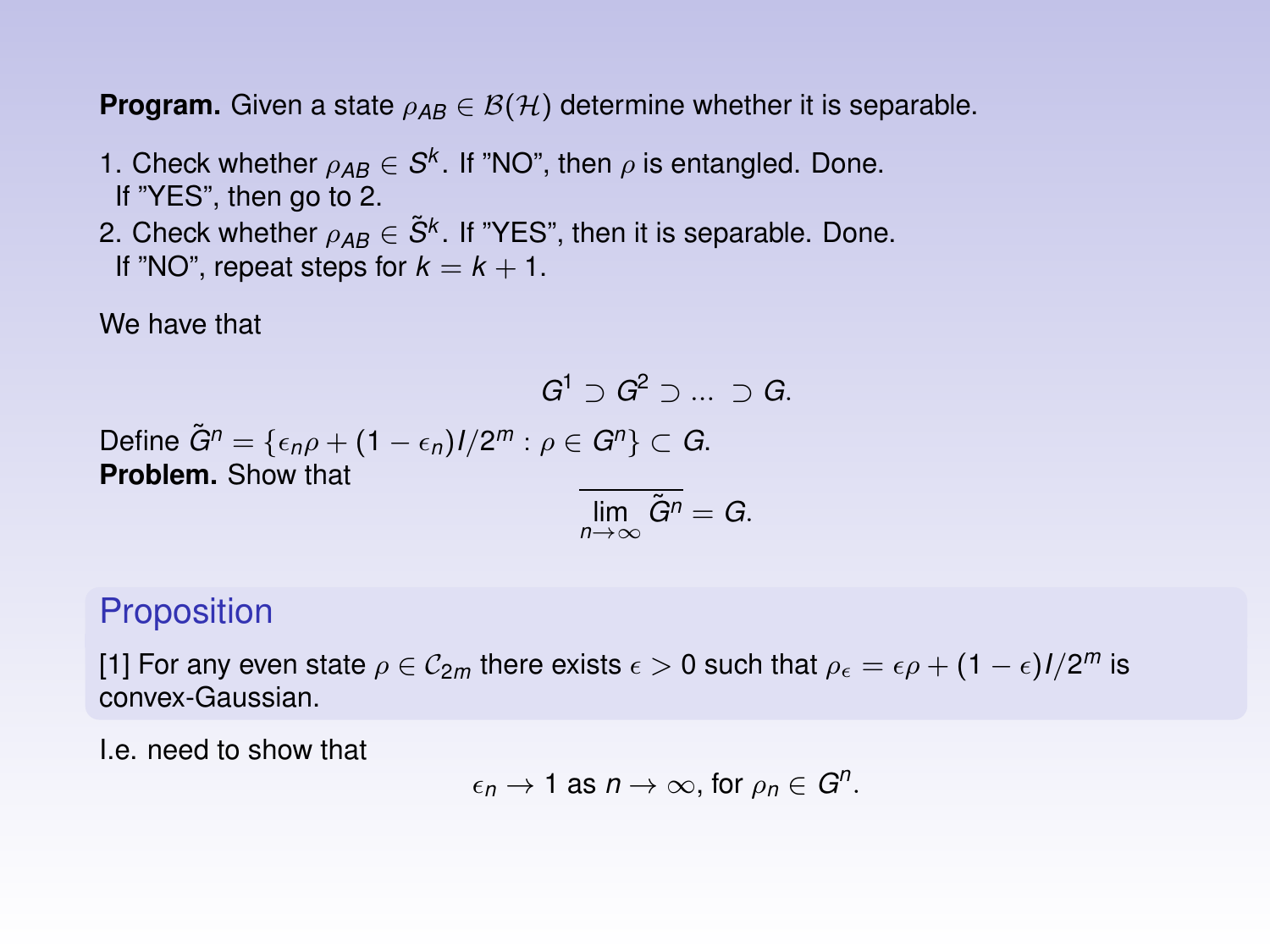# Extension to  $C_{2mn}$

The isomorphism *J* between  $\mathcal{C}_{2mn}$  and  $\mathcal{C}_{2m}^{\otimes n}$  is the following:

$$
J(c_j) = I \otimes ... \otimes c_j \otimes P_{all} \otimes ... \otimes P_{all}, \text{ for } 2m(k-1)+1 \leq j \leq 2mk,
$$

where  $c_i$  stands on the *k*-th component and  $P_{all}$  acts on each  $C_{2m}$ . *J* is the isomorphism since  $J(XY) = J(X)J(Y)$ .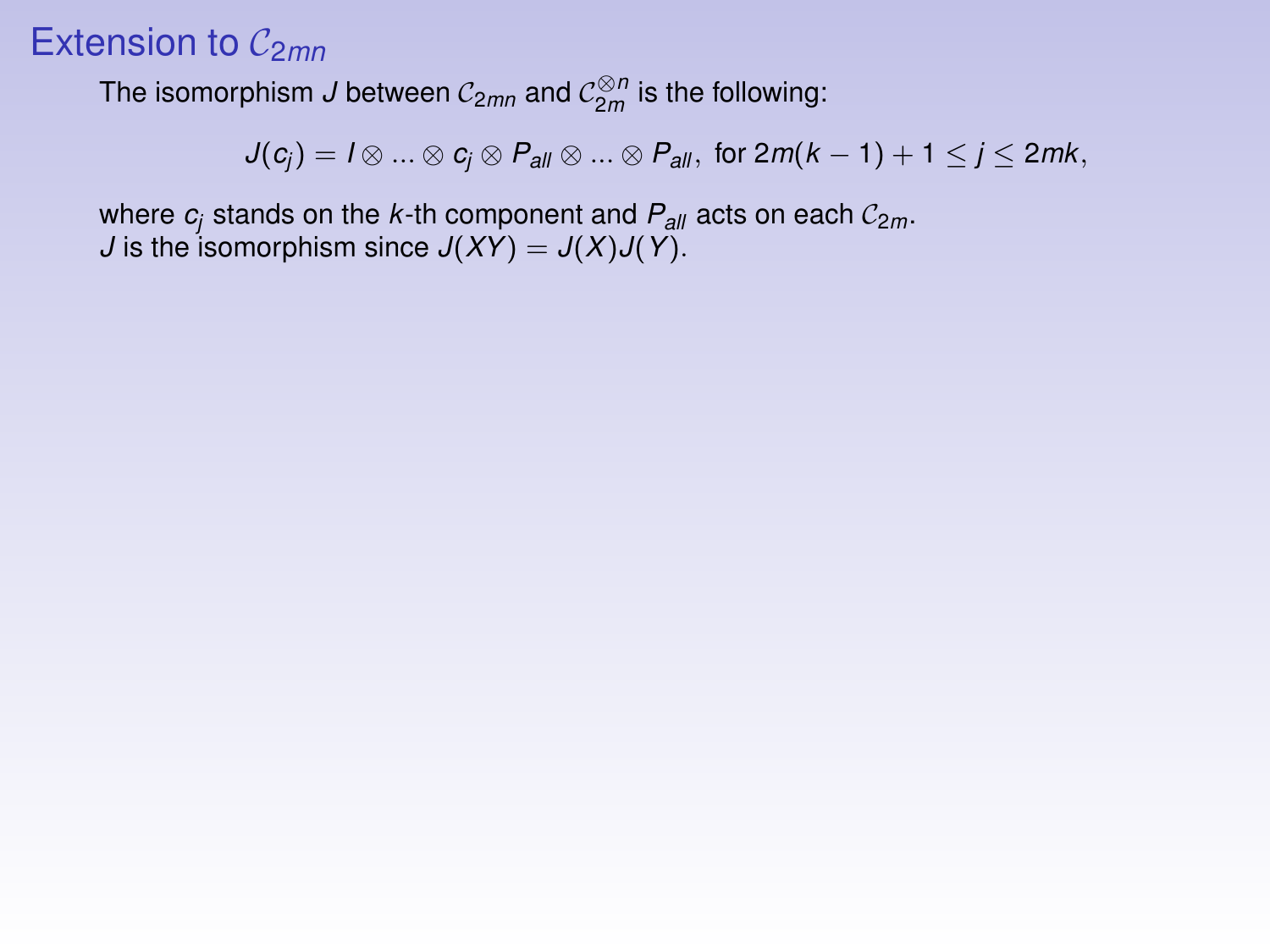## Extension to  $C_{2mn}$

The isomorphism *J* between  $\mathcal{C}_{2mn}$  and  $\mathcal{C}_{2m}^{\otimes n}$  is the following:

$$
J(c_j) = I \otimes ... \otimes c_j \otimes P_{all} \otimes ... \otimes P_{all}, \text{ for } 2m(k-1)+1 \leq j \leq 2mk,
$$

where  $c_i$  stands on the *k*-th component and  $P_{2\ell}$  acts on each  $C_{2m}$ . *J* is the isomorphism since  $J(XY) = J(X)J(Y)$ .

For  $n = 2$ , for any state

$$
\mu=\sum_k \alpha_k Z_k^1 Z_k^2 \in \mathcal{C}_{4m},
$$

where  $Z^1$  acts on  $c_1,...,c_{2m}$  and  $Z^2$  acts on  $c_{2m+1},...,c_{4m}.$  Applying  $J$  this state gets mapped to:

$$
J(\mu)=\sum_k \alpha_k Z_k^1\otimes P_{all}^{\epsilon_k} Z_k^2 \in \mathcal{C}_{2m}\otimes \mathcal{C}_{2m},
$$

where  $\epsilon_k = 0$ , if  $Z_k^1$  is even and  $\epsilon_k = 1$ , if  $Z_k^1$  is odd.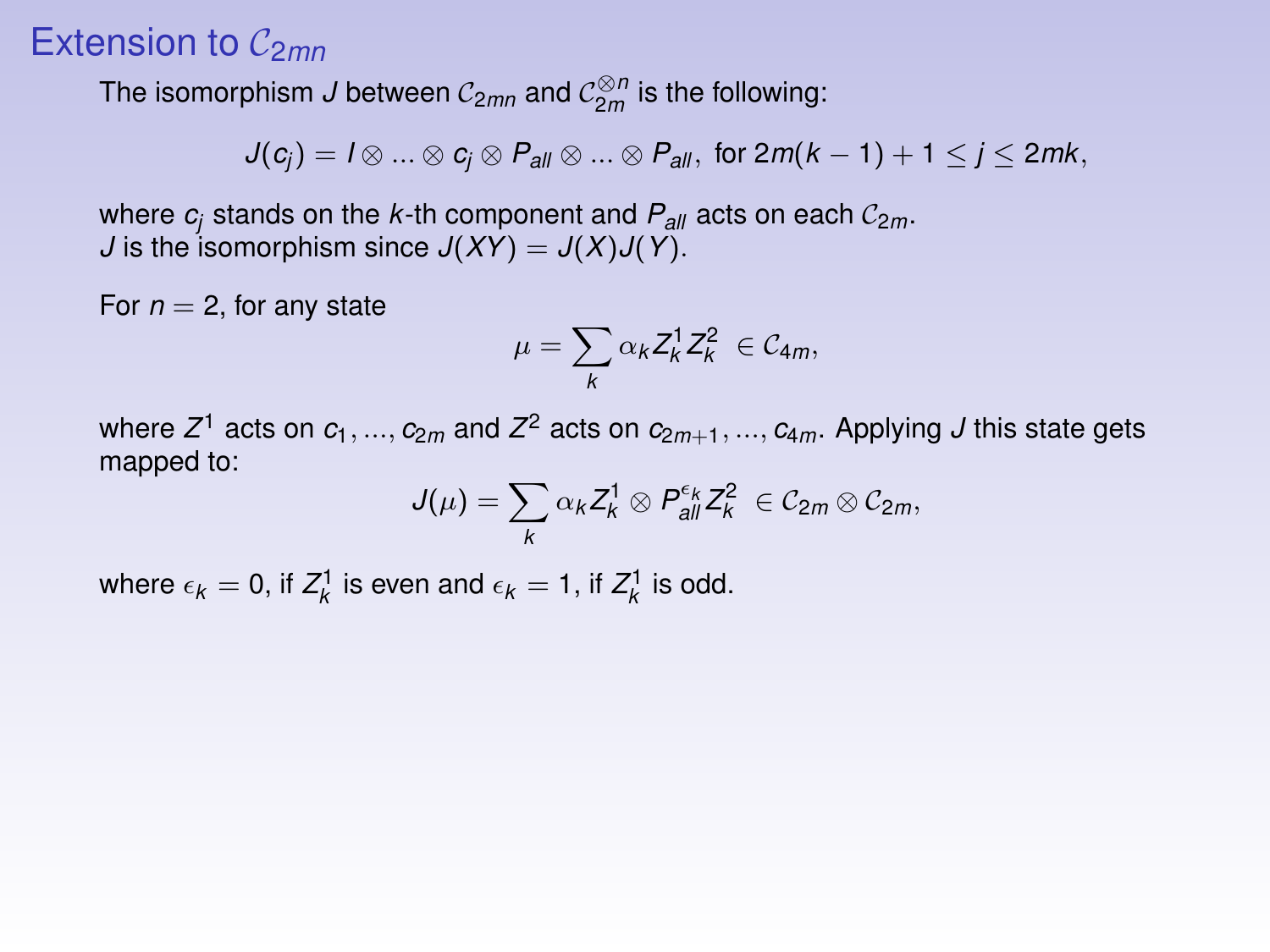## Extension to  $C_{2mn}$

The isomorphism *J* between  $\mathcal{C}_{2mn}$  and  $\mathcal{C}_{2m}^{\otimes n}$  is the following:

$$
J(c_j) = I \otimes ... \otimes c_j \otimes P_{all} \otimes ... \otimes P_{all}, \text{ for } 2m(k-1)+1 \leq j \leq 2mk,
$$

where  $c_i$  stands on the *k*-th component and  $P_{2\ell}$  acts on each  $C_{2m}$ . *J* is the isomorphism since  $J(XY) = J(X)J(Y)$ .

For  $n = 2$ , for any state

$$
\mu=\sum_k \alpha_k Z_k^1 Z_k^2 \in \mathcal{C}_{4m},
$$

where  $Z^1$  acts on  $c_1,...,c_{2m}$  and  $Z^2$  acts on  $c_{2m+1},...,c_{4m}.$  Applying  $J$  this state gets mapped to:

$$
J(\mu)=\sum_k \alpha_k Z_k^1\otimes P_{all}^{\epsilon_k} Z_k^2 \in \mathcal{C}_{2m}\otimes \mathcal{C}_{2m},
$$

where  $\epsilon_k = 0$ , if  $Z_k^1$  is even and  $\epsilon_k = 1$ , if  $Z_k^1$  is odd. Any state

$$
\sigma = \sum_{k} \beta_k Z_k^1 \otimes Z_k^2 \in \mathcal{C}_{2m} \otimes \mathcal{C}_{2m}
$$

gets mapped onto a state

$$
J^{-1}(\sigma)=\sum_{k}\beta_{K}Z_{k}^{1}P_{all}^{\epsilon_{k}}Z_{k}^{2} \in \mathcal{C}_{4m},
$$

where  $P_{all}^{\epsilon_k}$  acts on  $c_{2m+1}...c_{4m}$ .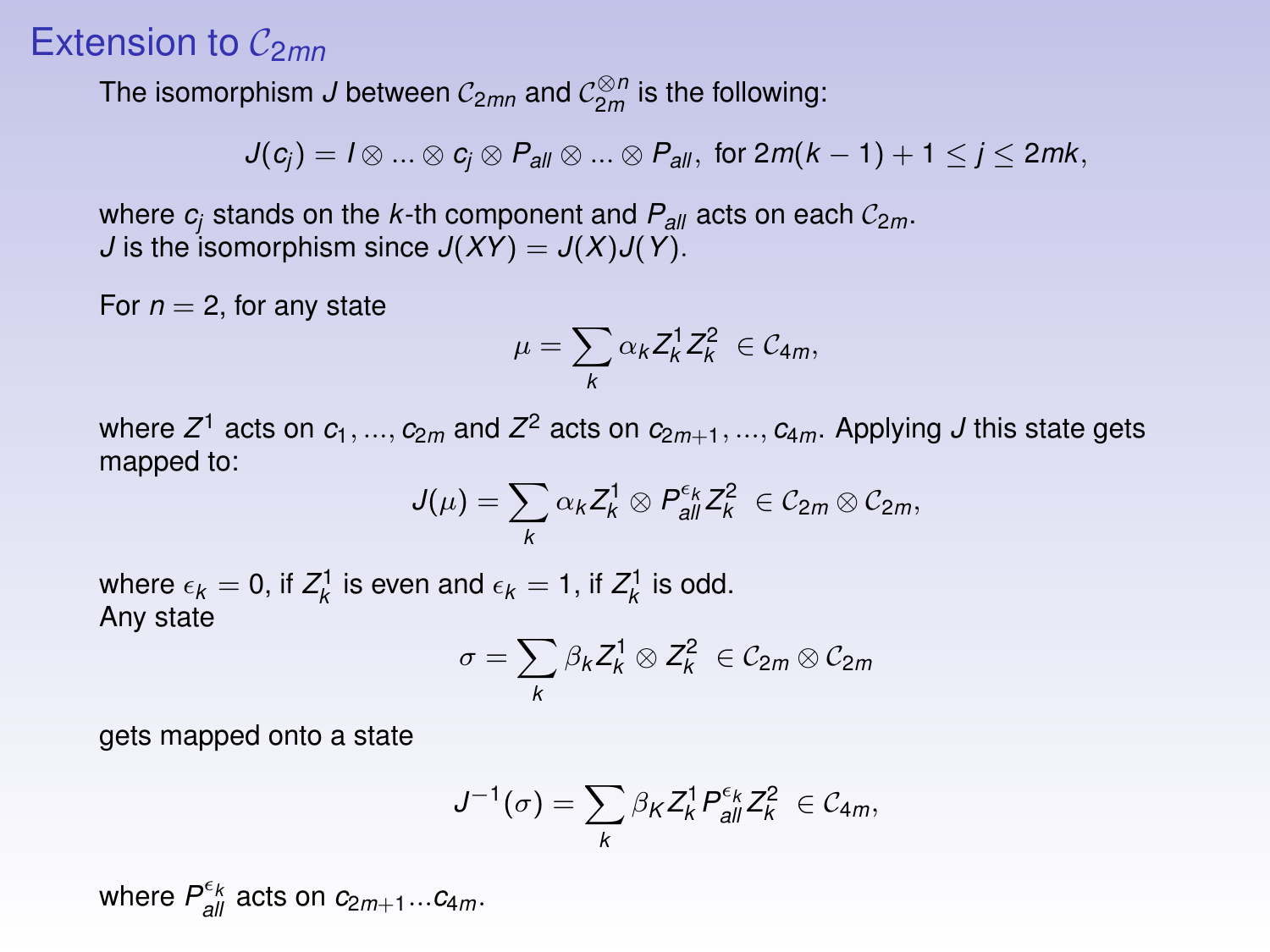The operator Λ<sup>k,*l*</sup> is equivalent to Γ acting on  $\mathcal{C}_{2mn}$ : for any 1  $\leq$  k  $\neq$  l  $\leq$  n,

$$
\Gamma^{k,l} = \sum_{j=1}^{2m} (-1)^{m-j} c_{2m(k-1)+j} c_{2m(l-1)+1}... \hat{c}_{2m(l-1)+j}...c_{2ml}.
$$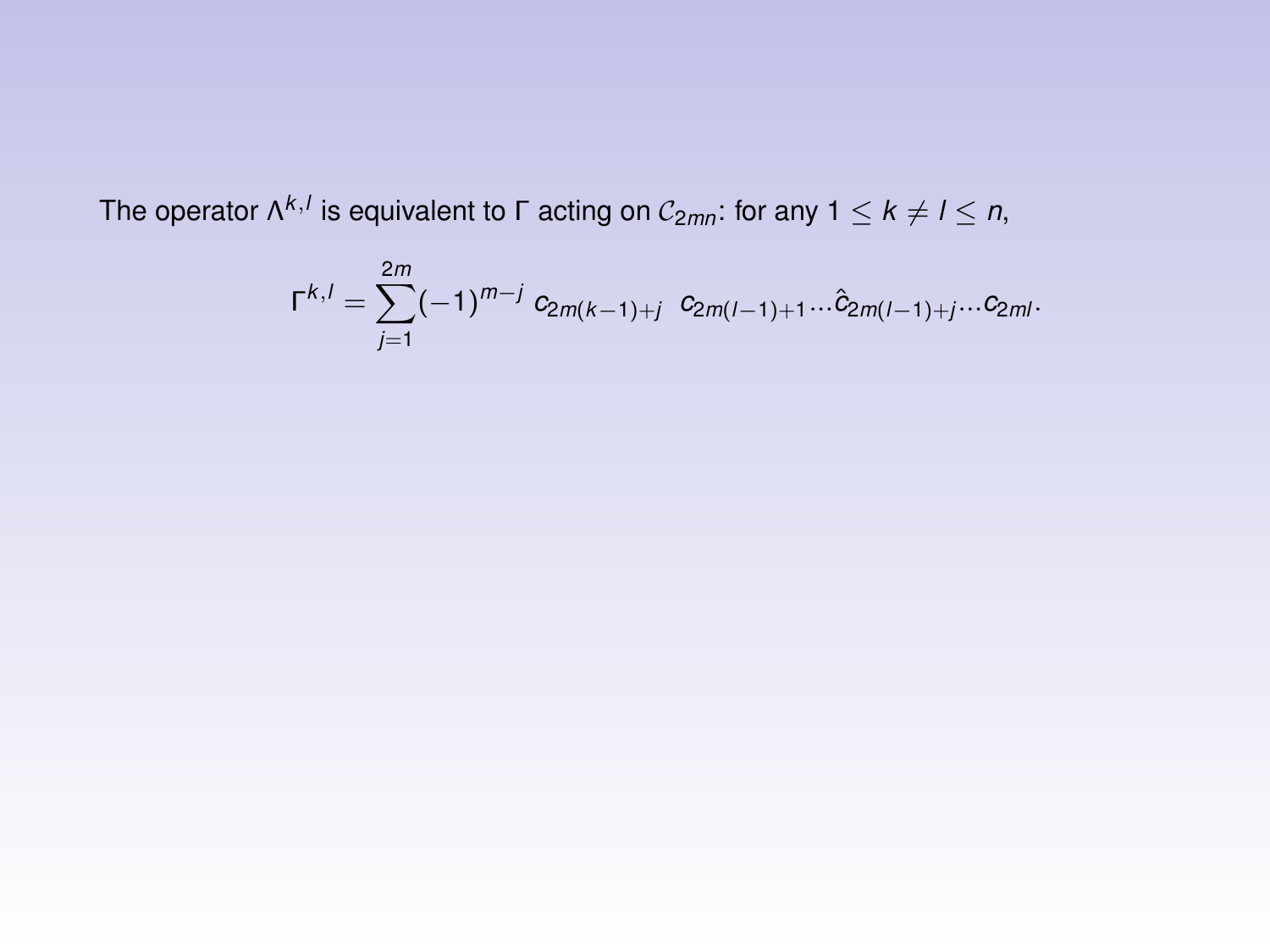The operator Λ<sup>k,*l*</sup> is equivalent to Γ acting on  $\mathcal{C}_{2mn}$ : for any 1  $\leq$  k  $\neq$  l  $\leq$  n,

$$
\Gamma^{k,l} = \sum_{j=1}^{2m} (-1)^{m-j} c_{2m(k-1)+j} c_{2m(l-1)+1}... \hat{c}_{2m(l-1)+j}...c_{2ml}.
$$

For an even state  $\rho=\sum_j\alpha_jZ_j^1\;\in \mathcal C_{2m}$  the extension  $\rho_{ext}\;\in \mathcal C_{2mn}$  has the following form

$$
\rho_{ext} = 2^{-m(n-1)}\rho + \text{Corr}.
$$

Every term in the correlations  $Corr = \sum_j \beta_j Z_j^1...Z_j^n$  acts nontrivially on the last  $(n-1)$ spaces spanned by *c*2*m*+<sup>1</sup> ... *c*2*mn*. Here *Z <sup>k</sup>* acts on the space spanned by *c*2*m*(*k*−1)+<sup>1</sup> ... *c*2*mk* .